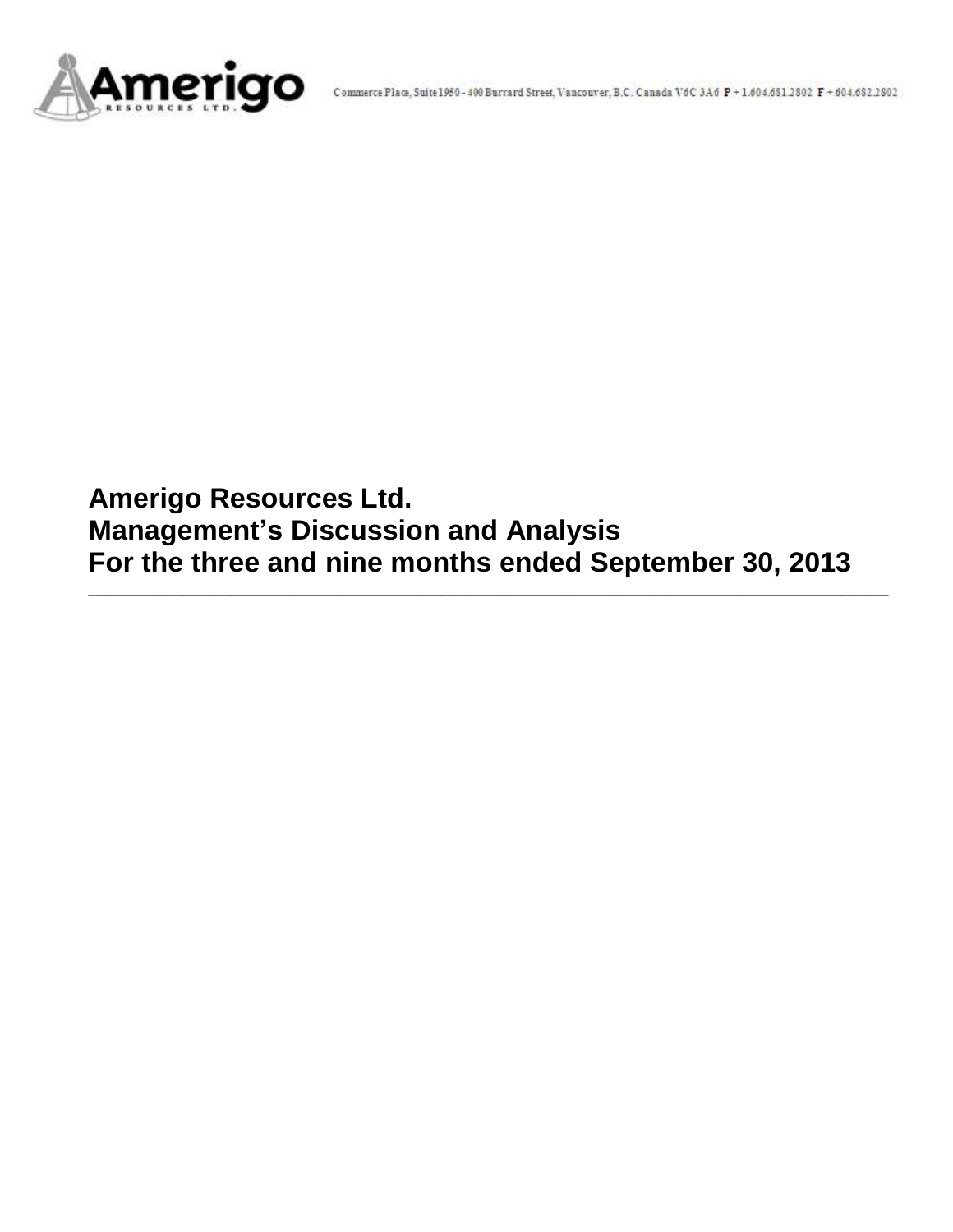# *T A B L E of C O N T E NT S*

This Management's Discussion & Analysis ("MD&A") is comprised of the following sections:

- 1. **Company Profile**  An executive summary of Amerigo's business and its long-term contractual relationship with Codelco-El Teniente…(PAGE 3)
- 2. **Introduction**  Information on accounting principles, reporting currency and other background factors to facilitate the understanding of this MD&A and related condensed consolidated interim financial statements... (PAGE 3)
- 3. **Highlights and Significant Events** A summary of the key operating and financial metrics of the Company during the three months ended September 30, 2013 ("Q3-2013") and as at September 30, 2013…(PAGE 4)
- 4. **Five-Quarter Financial Results and Summary Cash Flow Information** A summary of financial results and uses and sources of cash presented on a quarterly basis for the most recent five reporting quarters... (PAGE 6)
- 5. **Operating Results** An analysis of the Company's production, sales, cash cost and total cost for Q3-2013 and compared to the three months ended September 30, 2012 ("Q3-2012")… (PAGE 7)
- 6. **Financial Results for Q3-2013** An analysis of the Company's financial performance during Q3- 2013, compared to the Company's performance during Q3-2012 and during the nine months ended September 30, 2013 ("YTD-2013") compared to the nine months ended September 30, 2012 ("YTD-2012")…(PAGE 11)
- 7. **Comparative Periods** A summary of financial data for the Company's most recent eight reporting quarters…(PAGE 14)
- 8. **Liquidity and Capital Resources** Review of the Company's cash flow during Q3-2013 and analysis of the Company's liquidity and financial position as at September 30, 2013…(PAGE 15)
- 9. **Cauquenes Expansion** … (PAGE 18)
- 10. **Other** –Disclosure of related party transactions and other MD&A requirements...(PAGE 18)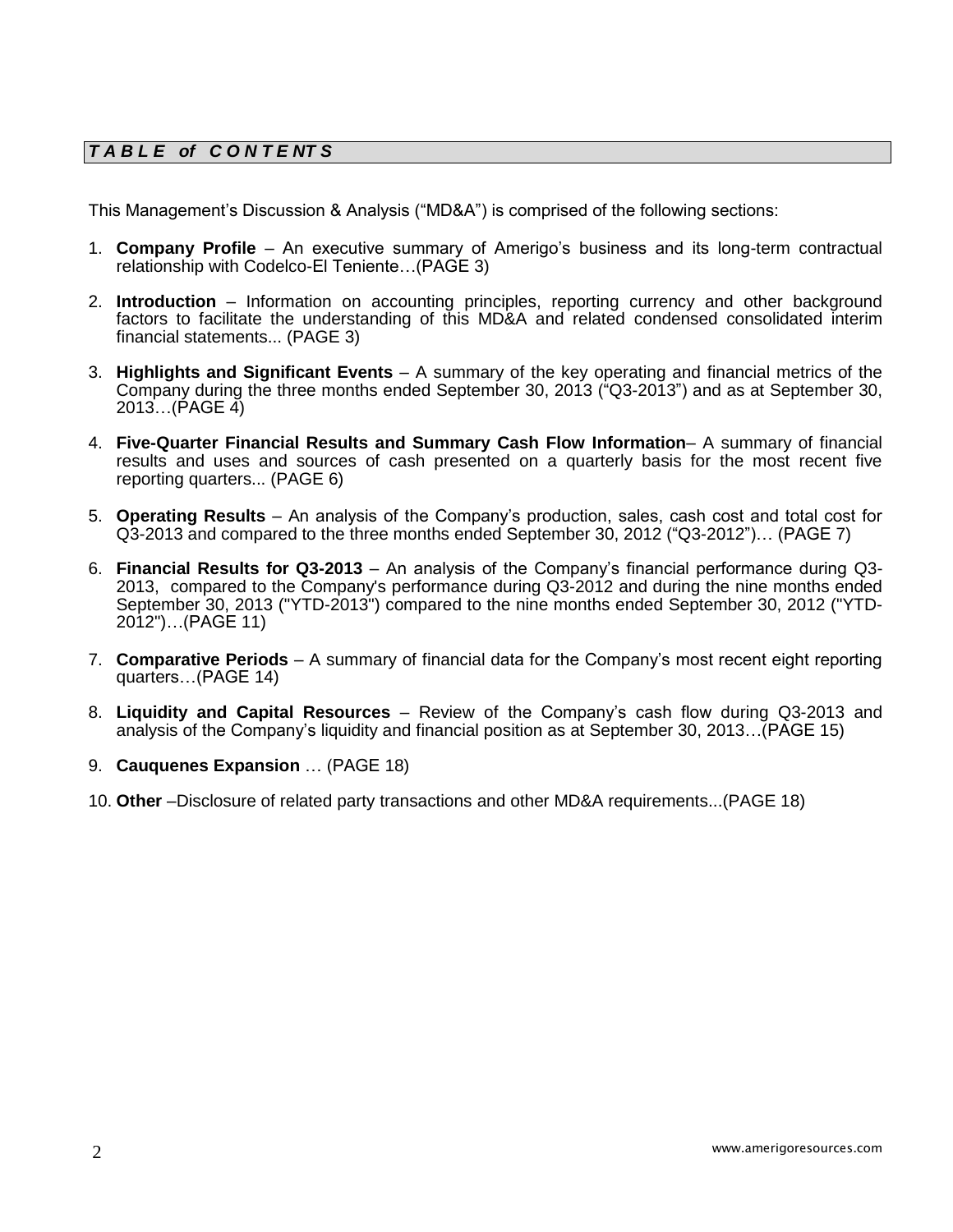# *REPORTED IN U.S. DOLLARS, EXCEPT WHERE INDICATED OTHERWISE*

#### *COMPANY PROFILE*

Amerigo Resources Ltd. ("Amerigo") owns a 100% interest in Minera Valle Central S.A. ("MVC"), a Chilean company that produces copper and molybdenum and has a long-term contractual relationship with the El Teniente Division ("DET") of Corporación Nacional del Cobre de Chile ("Codelco") to treat fresh and old tailings from Codelco's El Teniente mine, the largest underground copper mine in the world. El Teniente commenced operations in 1904 and has a remaining mine life that is estimated to run for decades. Since MVC was built in 1992, Codelco has almost doubled production from El Teniente, and Codelco's mine plans contemplate continued expansion of operations at El Teniente for the foreseeable future.

The fresh tailings are supplied from El Teniente's current production. The old tailings are recovered from Colihues, a tailings deposit located near MVC's plant with copper grade more than 2 times that of the fresh tailings.

In Q3-2013, the Company received official notice that the board of directors of Codelco has approved the major terms of a proposed agreement between DET and MVC. Once signed, MVC would obtain the rights to process the historic tailings in the Cauquenes deposit located near MVC's plant and the fresh tailings contract would be extended to 2037. The Company anticipates receiving final environmental and regulatory approval for the project before December 31, 2013, during which time the Company and El Teniente continue together to finalize the details of the formal agreement. See *Cauquenes Expansion.*

Amerigo's shares are listed for trading on the Toronto Stock Exchange ("TSX"), the OTCQX Stock Exchange in the United States and the Lima Stock Exchange in Peru.

### *INTRODUCTION*

The following MD&A of the results of operations and financial position of Amerigo together with its subsidiaries (collectively, the "Company"), is prepared as of November 6, 2013, and should be read in conjunction with the Company's condensed consolidated interim financial statements and related notes for the nine months ended September 30, 2013 and the Company's audited consolidated financial statements and related notes for the year ended December 31, 2012.

The MD&A's objective is to help the reader understand the factors affecting the Company's current and future financial performance.

The Company's financial statements are reported under International Financial Reporting Standards ("IFRS") issued by the International Accounting Standards Board ("IASB"). The disclosure of financial data and results in this MD&A is also reported under IFRS, except non-GAAP measures and when indicated otherwise.

Reference is made in this MD&A to various non-GAAP measures such as cash flow per share from operating activities, cash cost and total cost. Cash cost and total cost are terms that do not have a standardized meaning but are widely used in the mining industry as performance indicators.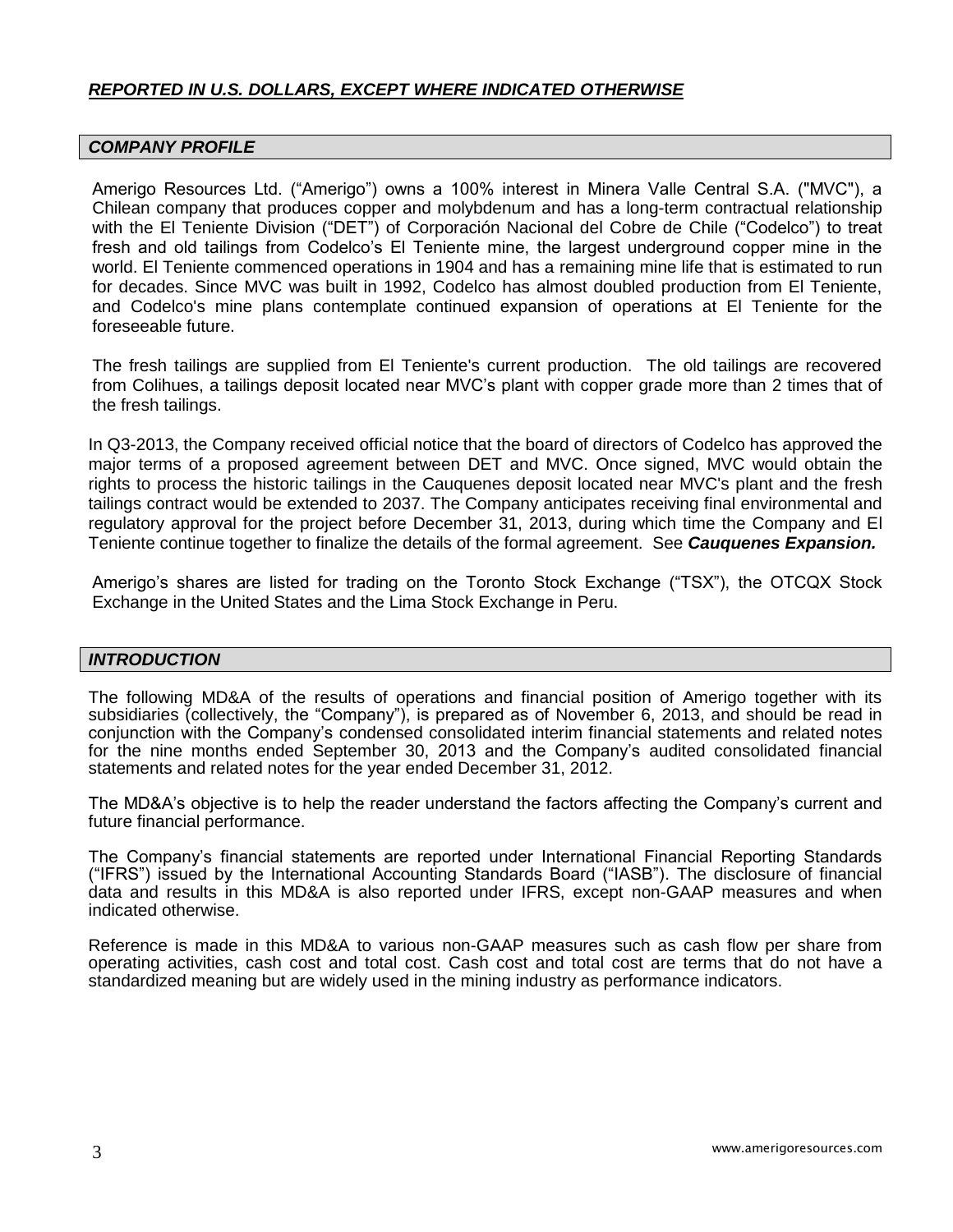# **Comparative Overview**

|                                                   | Three months ended September 30, |          |            |        |
|---------------------------------------------------|----------------------------------|----------|------------|--------|
|                                                   | 2013                             | 2012     | Change     |        |
|                                                   |                                  |          |            | $\%$   |
| Copper produced, million pounds                   | 11.04                            | 12.70    | (1.66)     | (13%)  |
| Copper sold, million pounds                       | 10.86                            | 13.02    | (2.16)     | (17%)  |
| Molybdenum produced, pounds                       | 193,138                          | 321,788  | (128, 650) | (40%)  |
| Molybdenum sold, pounds                           | 206,645                          | 337,818  | (131, 173) | (39%)  |
| Percentage of copper production from old tailings | 37%                              | 47%      |            | (10%)  |
| Revenue (\$ thousands)                            | 31,950                           | 44,231   | (12, 281)  | (28%)  |
| Cost of sales $1$ (\$ thousands)                  | 30,202                           | 46,285   | (16,083)   | (35%)  |
| El Teniente royalty costs (\$ thousands)          | 7,257                            | 10,179   | (2,922)    | (29%)  |
| Gross profit (loss) (\$ thousands)                | 1,748                            | (2,054)  | 3,802      |        |
| Net profit (loss) (\$ thousands)                  | 1,039                            | (4, 189) | 5,228      | (125%) |
| Operating cash flow (\$ thousands)                | 4,872                            | 2,707    | 2,165      | 80%    |
| Cash flow paid for plant expansion (\$ thousands) | (2,533)                          | (4,606)  | 2,073      | (45%)  |
| Cash and cash equivalents (\$ thousands)          | 5,368                            | 35,649   | (30, 281)  | (85%)  |
| Bank debt (\$ thousands)                          |                                  | 2,501    | (2,501)    | (100%) |
| Average realized copper price per pound           | 3.19                             | 3.52     | (0.33)     | (9% )  |
| Cash cost per pound <sup>2</sup>                  | 1.93                             | 2.57     | (0.64)     | (25%)  |
| Total cost per pound <sup>3</sup>                 | 2.96                             | 3.69     | (0.73)     | (20%)  |

<sup>1</sup> Includes El Teniente royalty costs

<sup>2, 3</sup> Cash cost and total cost per pound are non-GAAP measures mentioned throughout this MD&A. Please refer to page 9 of this MD&A for a reconciliation of these measures to GAAP.

### **Financial results**

- Revenue was \$32 million, compared to \$44.2 million in Q3-2012. Revenues decreased 28% due to lower copper and molybdenum sales volume and lower average metal prices.
- Cost of sales was \$30.2 million, compared to \$46.3 million in Q3-2012, a decrease of 35% driven by lower production levels and substantially reduced power costs mainly as a result of the change in the Company's power contract from a variable to a lower fixed rate.
- Gross profit was \$1.7 million, compared to a gross loss of \$2 million in Q3-2012.
- Net profit was \$1 million, compared to a net loss of \$4.2 million in Q3-2012.

### **Production**

- The Company produced 11.04 million pounds of copper, 13% lower than the 12.70 million pounds produced in Q3-2012. Production was affected by challenging mining conditions in Colihues which resulted in lower recovery rates.
- Molybdenum production was 193,138 pounds, 40% lower than the 321,788 pounds produced in Q3- 2012, as a result of the Colihues mine sequence delivering lower molybdenum grades to the MVC plant.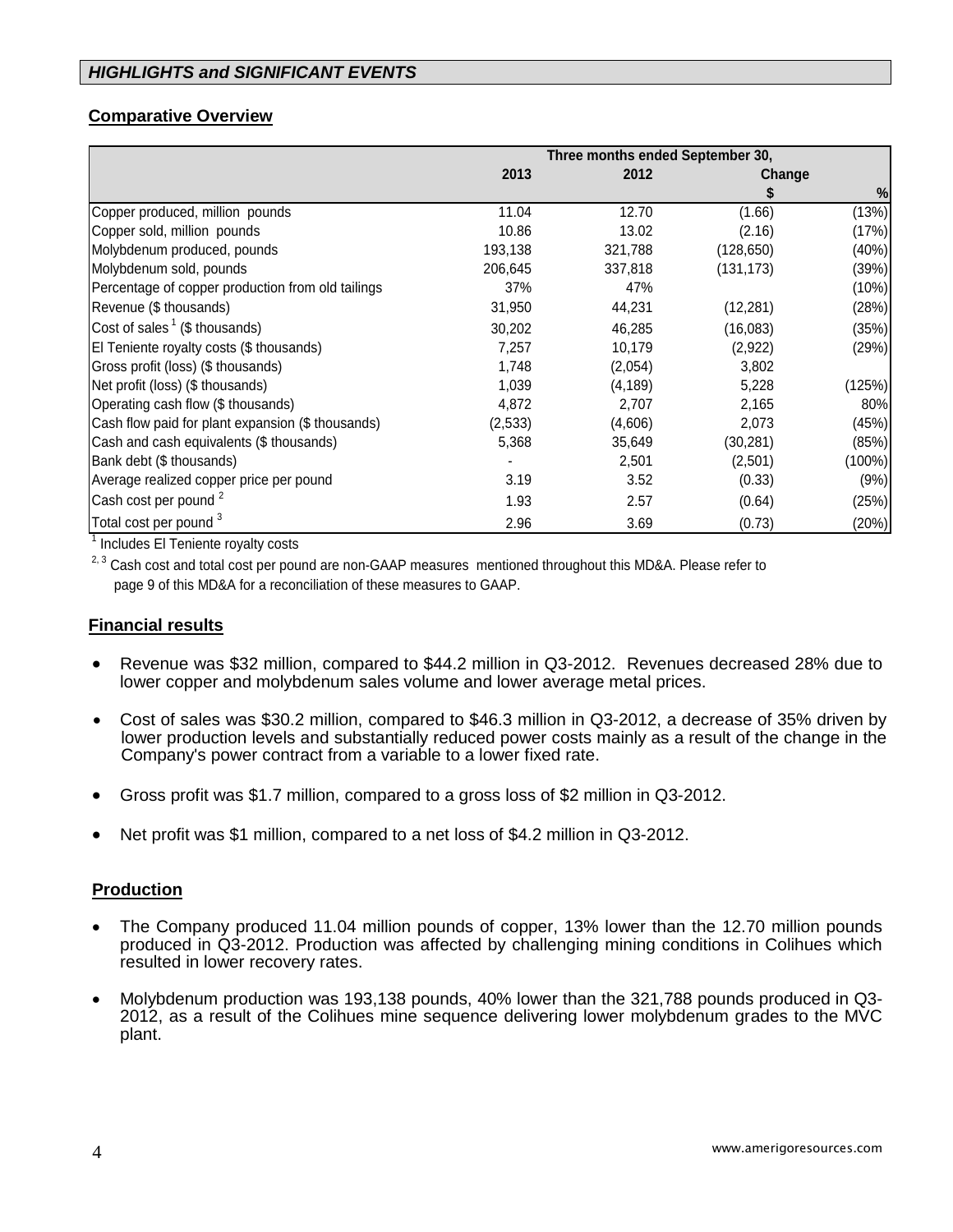# **Revenue**

 Revenue decreased to \$32 million from \$44.2 million in Q3-2012, due to lower production levels and lower metal prices. The Company's copper selling price before smelting, refining and other charges was \$3.19/lb compared to \$3.52/lb in Q3-2012, and the Company's molybdenum selling price was \$9.41/lb compared to \$11.64/lb in Q3-2012.

# **Costs**

- Cash cost (the aggregate of smelting, refining and other charges, production costs net of inventory adjustments and molybdenum-related net benefits, administration and transportation costs) before El Teniente royalty was \$1.93/lb, compared to \$2.57/lb in Q3-2012. Cash costs decreased in Q3- 2013 mostly as a result of a \$0.44/lb reduction in power costs.
- Total cost (the aggregate of cash cost, El Teniente royalty, depreciation and accretion) was \$2.96/lb compared to \$3.69/lb in Q3-2012.
- Power costs in Q3-2013 were \$5.1 million (\$0.0802/kwh) compared to \$11.5 million (\$0.1790/kwh) in Q3-2012. Similar lower power cost levels are expected to December 31, 2017, the end of the term of MVC's current power contract.
- Total El Teniente royalties were \$7.3 million in Q3-2013, compared to \$10.2 million in Q3-2012, due to lower production and metal prices.

### **Cash and Financing Activities**

 Cash balance was \$5.4 million at September 30, 2013 compared to \$3.9 million at June 30, 2013 and \$9.3 million at December 31, 2012.

#### **Investments**

- Cash payments for capital expenditures ("Capex") were \$2.5million, compared to \$4.6 million in Q3- 2012, and were funded from operating cash flow and cash at hand. YTD cash payments for Capex were \$9.9 million, compared to \$20.9 million in 2012.
- Capex incurred in Q3-2013 totaled \$2.2 million (Q3-2012: \$3.4 million) and included project investments in connection with Cauquenes engineering and permitting and sustaining Capex projects. YTD-2013 incurred Capex totaled \$7.2 million (YTD-2012: \$19.2 million).
- The Company's investments in Candente Copper Corp. and Los Andes Copper Ltd. had an aggregate fair value of \$3.1 million at September 30, 2013 (December 31, 2012: \$4.1 million).

### **Outlook**

The following are forward looking statements. Please refer to *Cautionary Statement of Forward Looking Information* on page 21 of this MD&A, where we list the material risk factors that could cause actual results to differ from these forward looking statements. The Company has arrived at these Forward Looking Statements based on MVC's actual operating results YTD-2013 and production and operational projections for Q4- 2013.

- Management guidance for 2013 production is 45 million pounds of copper and 800,000 pounds of molybdenum.
- Projected cash cost for 2013 is between \$1.95/lb and \$2.15/lb Cu.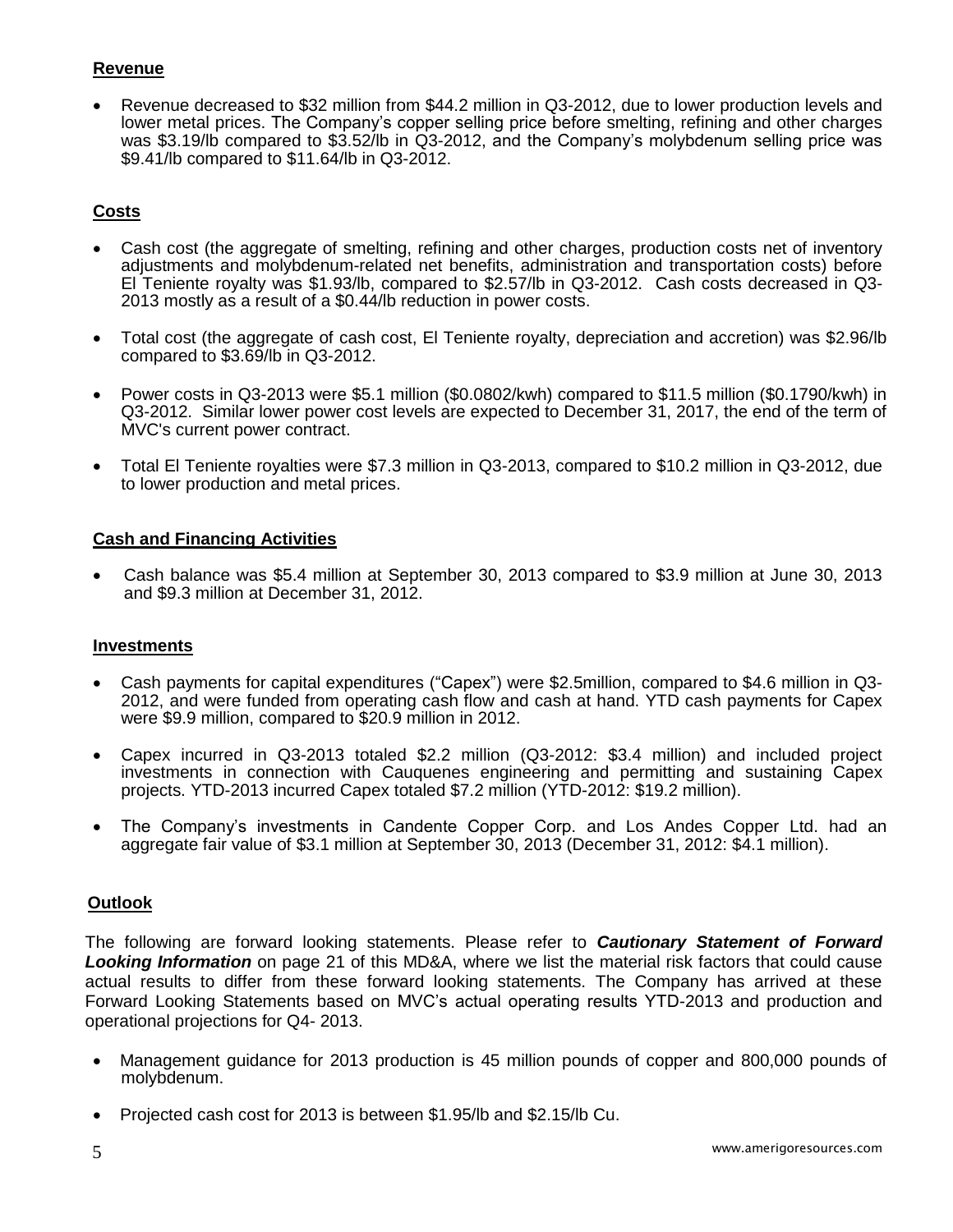Excluding the Cauquenes project, 2013 estimated Capex at MVC continues to be approximately \$7.2 million. The 2013 Cauquenes engineering and permitting costs have been revised from \$2.4 million to \$3.8 million.

# *SUMMARY OF FINANCIAL RESULTS Q3-2012 TO Q3-2013*

|                                                                       | Q3-2013    | Q2-2013    | Q1-2013    | Q4-2012    | Q3-2012    |
|-----------------------------------------------------------------------|------------|------------|------------|------------|------------|
| Copper production, million pounds                                     | 11.04      | 9.55       | 12.83      | 13.56      | 12.70      |
| Copper sales, million pounds                                          | 10.86      | 9.44       | 12.48      | 13.71      | 13.02      |
| Moly production - pounds                                              | 193,138    | 176,155    | 258,301    | 290,705    | 321,788    |
| Moly sales - pounds                                                   | 206,645    | 177,845    | 240,744    | 286,075    | 337,818    |
| Financial results (\$ thousands)                                      |            |            |            |            |            |
| Revenue                                                               | 31,950     | 31,446     | 43,161     | 47,017     | 44,231     |
| Cost of sales                                                         |            |            |            |            |            |
| Production costs                                                      | 17,307     | 17,867     | 21,332     | 30,633     | 30,057     |
| El Teniente royalty                                                   | 7,258      | 7,317      | 10,700     | 12,421     | 10,179     |
| Depreciation and amortization                                         | 4,143      | 4,462      | 4,161      | 4,070      | 4,051      |
| Administration                                                        | 1,117      | 1,195      | 1,384      | 1,500      | 1,515      |
| Transportation                                                        | 377        | 362        | 460        | 483        | 483        |
|                                                                       | 30,202     | 31,203     | 38,037     | 49,107     | 46,285     |
| Gross profit (loss)                                                   | 1,748      | 243        | 5,124      | (2,090)    | (2,054)    |
| Other expenses                                                        |            |            |            |            |            |
| Office and general expenses                                           | 312<br>440 | 186<br>418 | 406<br>375 | 226<br>895 | 371<br>516 |
| Salaries, management and professional fees                            | 0          | 21         | 31         | 106        | 214        |
| Share-based payment compensation<br>Royalties to related parties      | (32)       | (299)      | 100        | 1,110      | 85         |
| Bad debt recovery                                                     | 0          | (52)       |            |            | (683)      |
|                                                                       | 720        | 274        | 912        | 2,337      | 503        |
| Other gains and losses                                                |            |            |            |            |            |
| Foreign exchange (gain) expense                                       | (397)      | 1,003      | (98)       | 895        | (900)      |
| Other gains                                                           | (90)       | (101)      | (111)      | (187)      | (134)      |
|                                                                       | (487)      | 902        | (209)      | 708        | (1,034)    |
| Operating profit (loss)                                               | 1,515      | (933)      | 4,421      | (5, 135)   | (1,523)    |
| Finance costs                                                         | 166        | 114        | 185        | 429        | 251        |
| Profit (loss) before tax                                              | 1,349      | (1,047)    | 4,236      | (5, 564)   | (1,774)    |
| Income tax expense (recovery)                                         | 310        | (210)      | 998        | (253)      | 2,415      |
| Profit (loss) for the period                                          | 1,039      | (837)      | 3,238      | (5, 311)   | (4,189)    |
| Earnings (loss) per share - basic                                     | 0.01       | (0.01)     | 0.02       | (0.03)     | (0.02)     |
| Earnings (loss) per share - diluted                                   | 0.01       | (0.01)     | 0.02       | (0.03)     | (0.02)     |
| Cash cost (\$/lb)                                                     | 1.93       | 2.24       | 1.99       | 2.50       | 2.57       |
| Total cost (\$/lb)                                                    | 2.96       | 3.48       | 3.15       | 3.72       | 3.69       |
| Uses and sources of cash (\$thousands)                                |            |            |            |            |            |
| Cash flow from (used in) operations                                   | 4,872      | 4,142      | 7,335      | (1,208)    | 2,707      |
| Cash flow from (used in) operations including working capital changes | 4,164      | (4, 764)   | 8,203      | (18, 479)  | 33,350     |
| Cash used in investing activities                                     | (2,533)    | (3,676)    | (3,645)    | (2,837)    | (4,606)    |
|                                                                       |            |            |            |            |            |
| Cash used in dividend payments                                        |            |            |            | (3,460)    |            |
| Cash used in debt repayments                                          |            | (993)      | (504)      | (1,003)    | (1, 151)   |
| Ending cash position                                                  | 5,368      | 3,881      | 13,280     | 9,250      | 35,649     |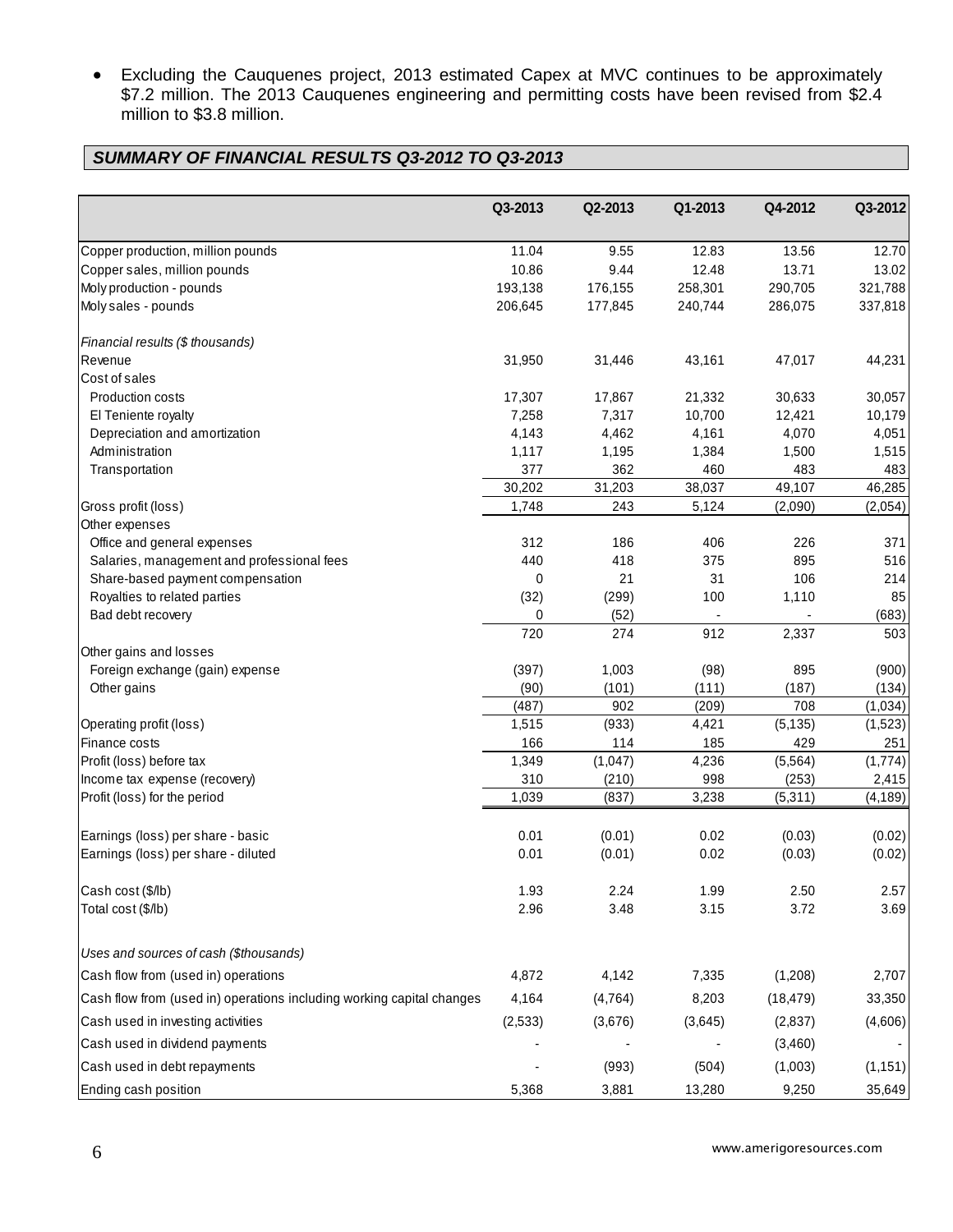### *OPERATING RESULTS*

In Q3-2013 the Company produced 11.04 million pounds of copper and 193,138 pounds of molybdenum, 13% and 40% lower, respectively, than in Q3-2012. Production was affected by challenging mining conditions in Colihues which resulted in lower recovery rates.

Copper production in Colihues was lower than in Q3-2012, as a result of low copper recovery from material extracted in Q3-2013, due to planned mine sequencing, exacerbated by the slide event in April which has delayed access to better quality material. In Q3-2013, the fresh tailings contained more refractory copper material compared to Q3-2012, causing higher grades but lower recoveries, resulting in similar fresh tailings copper production levels to last year.

Molybdenum production was lower than in Q3-2012, as a result of the Colihues mine sequence delivering lower molybdenum grades to the MVC plant.

The Company's cost of sales was 35% lower than in Q3-2012, mostly as a result of substantially lower power costs. MVC's contract with its power provider changed effective January 1, 2013 from a variable to a lower fixed rate, which contributed to net power savings of \$0.44/lb over Q3-2012 levels and continued to significantly improve MVC's operating results.

During the quarter the Company generated cash flow from operations of \$4.9 million and posted a net profit of \$1 million.

### **Production**

|                                   | Q3-2013    | Q3-2012    |
|-----------------------------------|------------|------------|
| <b>FRESH TAILINGS EL TENIENTE</b> |            |            |
| Tonnes processed                  | 11,879,432 | 11,413,509 |
| Copper grade (%)                  | 0.136%     | 0.122%     |
| Copper recovery                   | 19.4%      | 22.3%      |
| Copper produced (lbs)             | 6,901,963  | 6,839,026  |
| <b>OLD TAILINGS COLIHUES</b>      |            |            |
| Tonnes processed                  | 2,724,540  | 2,725,831  |
| Copper grade (%)                  | 0.263%     | 0.265%     |
| Copper recovery                   | 26.2%      | 36.8%      |
| Copper produced (lbs)             | 4,133,371  | 5,862,231  |
| <b>COPPER</b>                     |            |            |
| Total copper produced (lbs)       | 11,035,334 | 12,701,257 |
| Total copper sold (lbs)           | 10,856,100 | 13,024,101 |
| <b>IMOLYBDENUM</b>                |            |            |
| Total molybdenum produced (lbs)   | 193,138    | 321,788    |
| Total molybdenum sold (lbs)       | 204,645    | 337,818    |

#### **Exploration and evaluation assets**

The Company's exploration and evaluation assets ("EEA") relate to costs incurred to conduct pilot tests, engineering costs and other associated costs to evaluate the potential options for the processing of tailings in Codelco's Cauquenes tailings deposit. The Company has the legal right to explore this area while it conducts negotiations to obtain the legal right to process these tailings. See *Cauquenes Expansion.*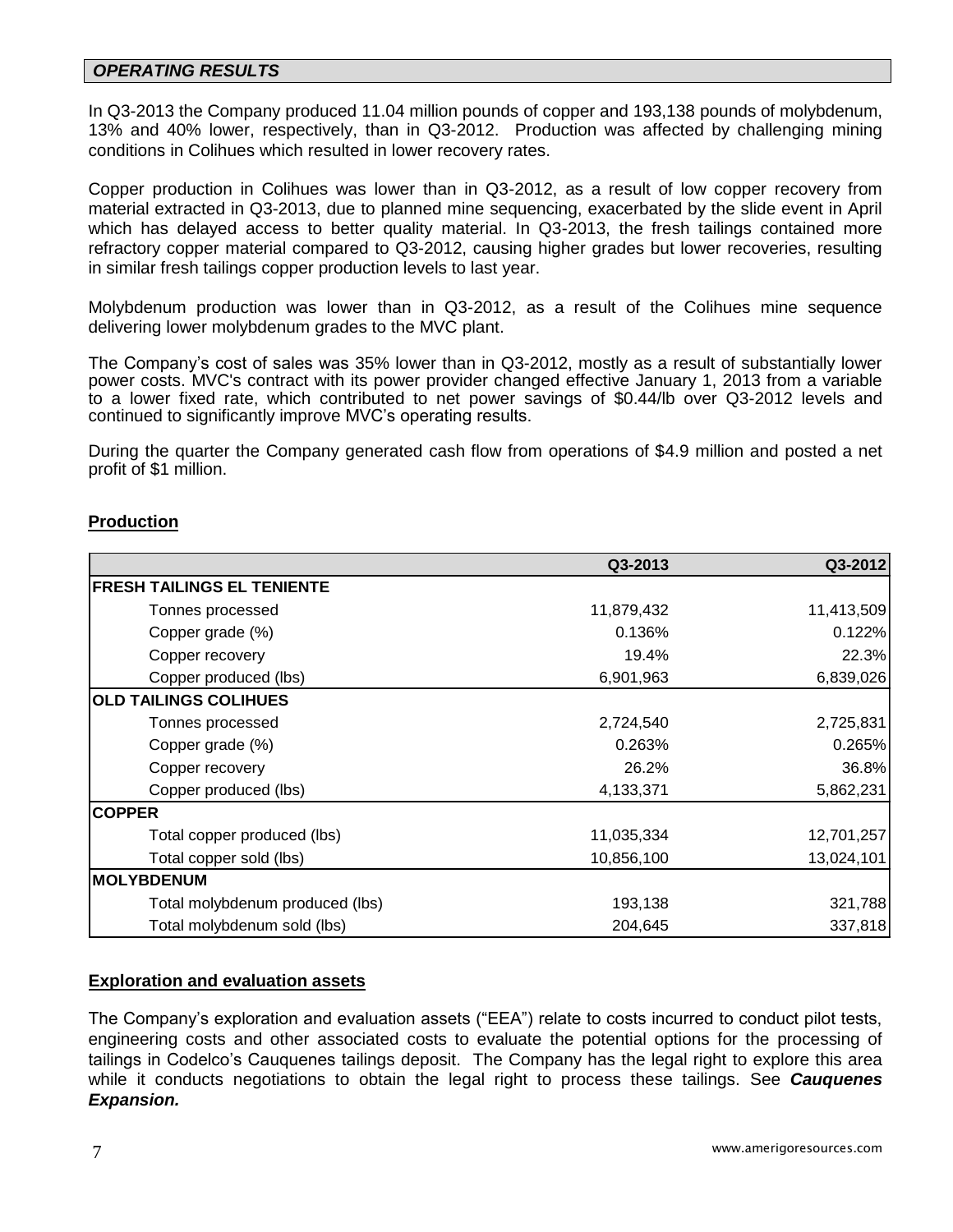EEA will be reclassified to property, plant and equipment in the period of the change in status of these assets.

# **Revenue**

|                                                           | Q3-2013           |      | Q3-2012 |
|-----------------------------------------------------------|-------------------|------|---------|
| Average LME copper price per pound                        | 3.21              | - \$ | 3.50    |
| Average Platt's molybdenum dealer oxide price per pound 1 | $9.41 \text{ } $$ |      | 12.01   |
| Total copper net sales during the period (thousands)      | 30,618 \$         |      | 41,472  |
| Total molybdenum net sales during the period (thousands)  | 1,332             |      | 2,759   |
| Total revenue during period (thousands)                   | $31,950$ \$       |      | 44,231  |
| Company's recorded copper price per pound <sup>2</sup>    | $3.19$ \$         |      | 3.52    |
| Company's recorded molybdenum price per pound 3           | 9.41              |      | 11.64   |

 $1/2$  Basis price for the Company's molybdenum sales.

2 Copper recorded price for the period before smelting and refining charges and settlement adjustments to prior quarters' sales.

3 Supper received price for the period before roasting charges and settlement adjustments to prior quarters' sales.

Revenue in Q3-2013 was \$32 million, compared to \$44.2 million in Q3-2012, including copper revenue of \$30.6 million (Q3-2012: \$41.5 million) and molybdenum revenue of \$1.3 million (Q3-2012: \$2.8 million). Copper and molybdenum revenues are net of smelting, refining and roasting charges.

Copper produced by the Company is sold under a sales agreement with Chile's Empresa Nacional de Minería ("Enami") that establishes a delivery schedule of monthly sales quotas. For the 2013 quotas the arrangements between the Company and Enami set the Company's copper sale price at the average market price for the preceding month ("M-1"), except for the January 2013 quota which was subject to pricing at the average LME price of the month ("M"). Accordingly, provided monthly quotas are met, all copper delivered by the Company to Enami in one month is being sold at market prices prevailing in the preceding month (except for the January quota).

From time to time the Company may enter into short term modifications to the legal structure of the royalty arrangements with El Teniente. The Company's view is that these arrangements do not change the nature of the underlying royalty arrangement.

Average LME copper prices in Q3-2013 were \$3.21/lb compared to \$3.50/lb in Q3-2012, and the Company's realized copper sales price was \$3.19/lb, compared to \$3.52/lb in Q3-2012. The difference between the average LME copper price and the Company's realized sales price is a result of the pricing terms that apply to the Company's sales in each quarter. In Q3-2013, pricing terms were M-1.

The average Platt's published molybdenum dealer oxide price in Q3-2013 was \$9.41/lb, compared to \$12.01/lb in Q3-2012, a \$2.60/lb decrease.

Molybdenum revenues were \$1.3 million, 52% lower than \$2.8 million in Q3-2012, due to a 39% sales volume reduction, a \$2.23/lb decline in realized molybdenum sale price and negative price settlement adjustments.

Molybdenum produced by the Company is sold under a sales agreement with Chile's Molibdenos y Metales S.A. which in 2013 provides that the sale price is the average market price for the third month after delivery ("M+3"). Accordingly, none of the molybdenum sold in Q3-2013 was priced at final prices as of September 30, 2013. Sales of molybdenum are provisionally priced at the average Platt's molybdenum dealer oxide price which for September 2013 was \$9.38/lb.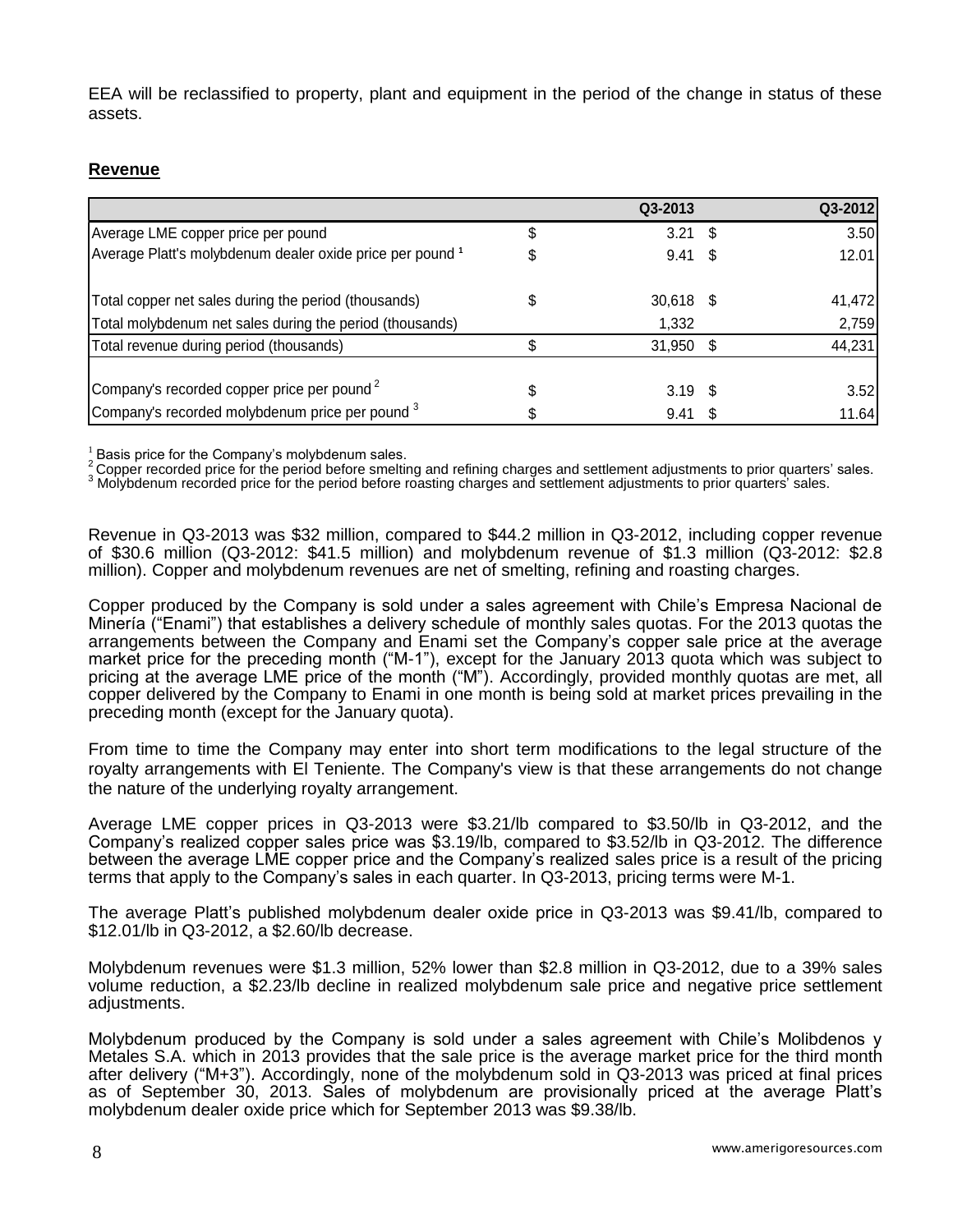## **Cash Cost and Total Cost**

Cash cost and total cost are non-GAAP measures prepared on a basis consistent with the industry standard Brook Hunt definitions. Cash cost is the aggregate of copper and molybdenum production costs net of inventory adjustments, smelting and refining charges, administration and transportation costs, minus molybdenum by-product credits. Total cost is the aggregate of cash cost, El Teniente royalty, depreciation and amortization.

A reconciliation of cost of sales to cash cost and total cost in Q3-2013 and Q3-2012 is presented below:

|                                           | Q3-2013           |      | Q3-2012   |
|-------------------------------------------|-------------------|------|-----------|
| Cost of sales (thousands)                 | \$<br>$30,202$ \$ |      | 46,285    |
| Add (deduct):                             |                   |      |           |
| Smelting and refining charges (thousands) | 3,763             |      | 4,223     |
| Inventory adjustments (thousands)         | 42                |      | (931)     |
| Molybdenum by-product credits (thousands) | (1, 332)          |      | (2,759)   |
| Total cost (thousands)                    | \$<br>32,675 \$   |      | 46,818    |
| Deduct:                                   |                   |      |           |
| El Teniente royalties (thousands)         | (7, 258)          |      | (10, 179) |
| Depreciation and amortization (thousands) | (4, 143)          |      | (4,051)   |
| Cash cost (thousands)                     | \$<br>21,274      | - \$ | 32,588    |
| Pounds of copper produced                 | 11.04M            |      | 12.70M    |
| Cash cost (\$/lb)                         | 1.93              |      | 2.57      |
| Total cost (\$/lb)                        | 2.96              |      | 3.69      |

The Company's trailing annual and quarterly cash costs (\$/lb of copper produced) were:

|                         | Q3-2013 | Q2-2013 | Q1-2013 | Q4-2012 | Q3-2012 |
|-------------------------|---------|---------|---------|---------|---------|
|                         |         |         |         |         |         |
| Power costs             | 0.46    | 0.53    | 0.50    | 0.97    | 0.90    |
| Grinding media          | 0.25    | 0.27    | 0.28    | 0.25    | 0.25    |
| Other direct costs 1, 2 | 0.86    | 1.11    | 0.92    | 0.97    | 1.15    |
| By-product credits      | (0.12)  | (0.17)  | (0.18)  | (0.17)  | (0.22)  |
| Smelting & refining     | 0.34    | 0.33    | 0.32    | 0.33    | 0.33    |
| Administration          | 0.10    | 0.13    | 0.11    | 0.11    | 0.12    |
| Transportation          | 0.04    | 0.04    | 0.04    | 0.04    | 0.04    |
| Cash Cost               | \$1.93  | \$2.24  | \$1.99  | \$2.50  | \$2.57  |

 $1$  In Q3-2012, a \$0.36/lb cost for the payment of bonuses to MVC workers on the signing of a four-year labour agreement was allocated mostly to other direct costs and to a lesser extent to administration costs. Normalized cash cost in Q3-2012 excluding the signing bonuses was \$2.28/lb.

 $^2$  In Q2-2012, the Company recorded a \$0.09/lb cost associated with an increase in MVC's severance provisions following the incorporation of a rigorous actuarial model for the calculation of these accruals. This cost did not represent a cash outlay.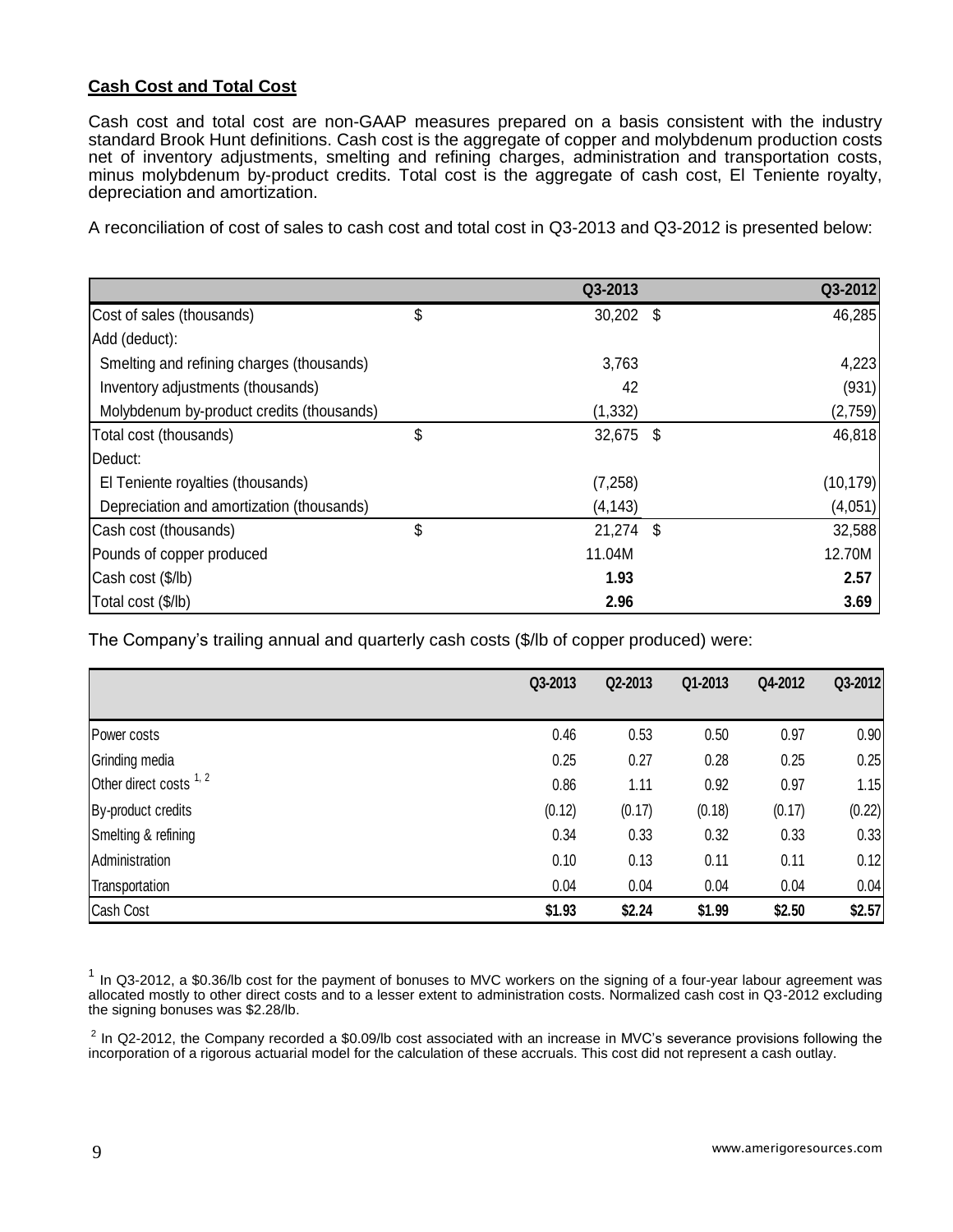Cash cost in Q3-2013 was \$0.64/lb lower than in Q3-2012. Major components of cash cost include power and grinding media costs, other direct costs (including direct labour costs), smelting/refining costs and molybdenum by-product credits.

Power is still MVC's most significant cost, and was \$0.0802/kWh in Q3-2013, compared to \$0.1659/kWh in Q3-2012. Unit power costs in Q3-2013 were \$0.46/lb, \$0.44/lb lower than in Q3-2012. These lower power cost levels are the result of a change in MVC's power supply contract from a variable to a lower fixed rate, and are expected to continue to December 31, 2017, the expiry date of MVC's current power contract.

MVC operated its generators during Q3-2013 at those times when the grid price exceeded operating costs. The economic benefit from operating the generators in Q3-2013 was \$1.2 million.

Unit grinding media costs were \$0.25/lb both in Q3-2013 and Q3-2012.

Other direct costs decreased to \$0.86/lb from \$1.15/lb in Q3-2012, a reduction of \$0.26/lb. Other direct costs include direct labour costs of \$0.20/lb (Q3-2012: \$0.47/lb). Direct labour costs decreased \$0.27/lb in Q3-2013, compared to Q3-2012, when labour costs included the effect of union signing bonuses paid to MVC workers.

Molybdenum by-product credits decreased to \$0.12/lb from \$0.22/lb in Q3-2012 as a result of lower molybdenum sales volume and prices.

The Company's trailing annual and quarterly total costs (\$/lb of copper produced) were:

|                            | Q3-2013 | Q2-2013 | Q1-2013 | Q4-2012 | Q3-2012 |
|----------------------------|---------|---------|---------|---------|---------|
| Cash cost                  | 1.93    | 2.24    | 1.99    | 2.50    | 2.57    |
| <b>El Teniente royalty</b> | 0.66    | 0.77    | 0.84    | 0.92    | 0.80    |
| Amortization/depreciation  | 0.37    | 0.47    | 0.32    | 0.30    | 0.32    |
| <b>Total Cost</b>          | \$2.96  | \$3.48  | \$3.15  | \$3.72  | \$3.69  |

Total cost was \$2.96/lb, compared to \$3.69/lb in Q3-2012. The change in total cost resulted from a decrease of \$0.64/lb in cash cost, a \$0.14/lb decrease in El Teniente royalty and a \$0.05/lb increase in amortization and depreciation charges.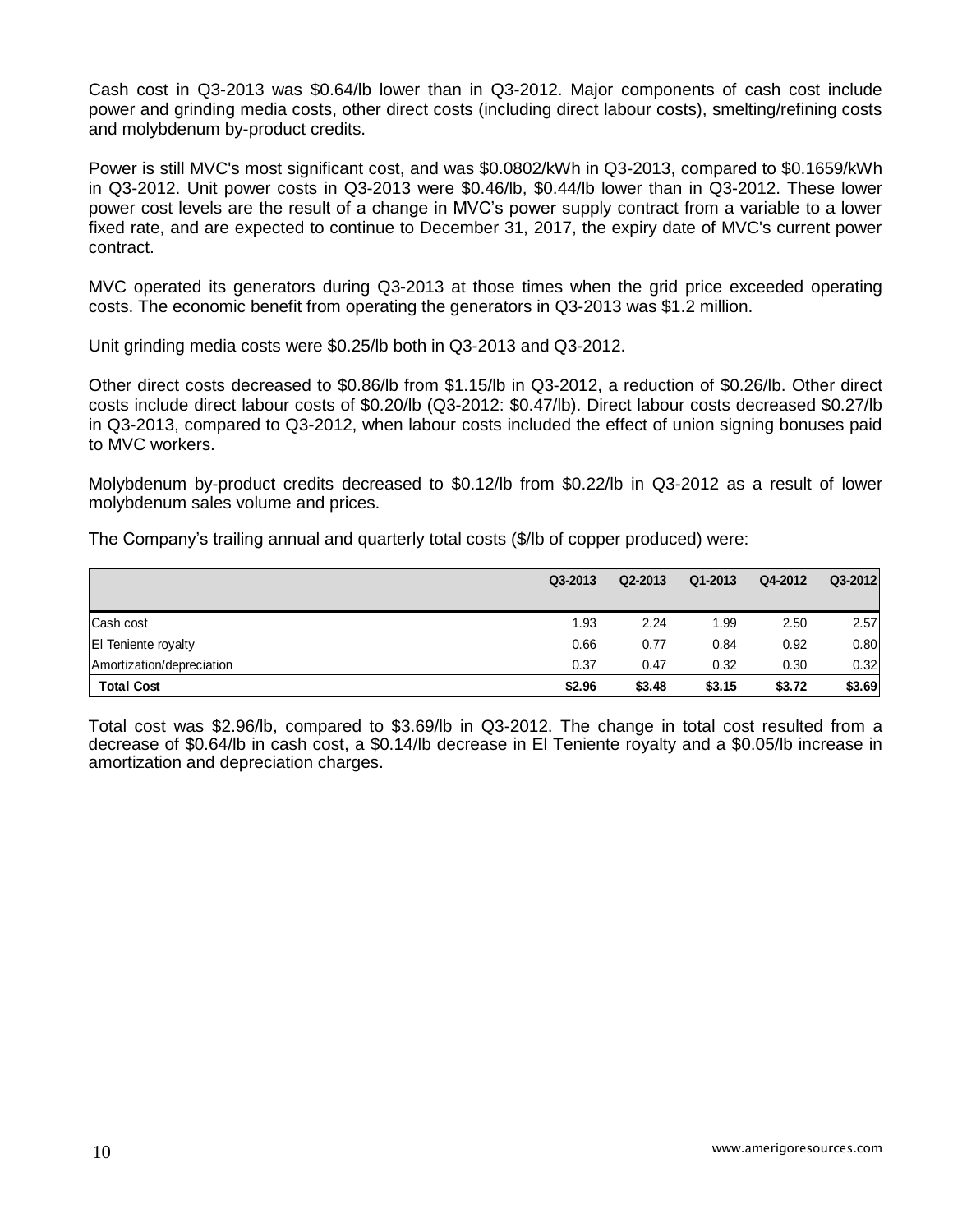### *FINANCIAL RESULTS Q3-2013*

The Company posted a net profit of \$1 million (\$0.01 basic and diluted earnings per share), compared to a net loss of \$4.2 million in Q3-2012 (\$0.02 basic and diluted loss per share). Gross profit was \$1.7 million, compared to a gross loss of \$2 million in Q3-2012.

#### **Revenue**

Revenue in Q3-2013 was \$32 million (Q3-2012: \$44.2 million).

### **Production Costs**

| (Expressed in \$ thousands)   | Q3-2013      |    | Q3-2012 |
|-------------------------------|--------------|----|---------|
| Direct production costs       |              |    |         |
| Power costs                   | \$<br>5,121  | S  | 11,457  |
| Grinding media                | 2,714        |    | 3,150   |
| Direct labour costs           | 2,156        |    | 5,957   |
| Other direct production costs | 7,316        |    | 9,493   |
|                               | 17,307       |    | 30,057  |
| <b>El Teniente royalty</b>    | 7,258        |    | 10,179  |
| Depreciation and amortization | 4,143        |    | 4,051   |
| Administration                | 1,117        |    | 1,515   |
| Transportation                | 377          |    | 483     |
| Cost of sales                 | \$<br>30,202 | \$ | 46,285  |

Direct production costs at \$17.3 million were 42% lower than \$30 million in Q3-2012, due in part to copper and molybdenum production decreases of 13% and 40%, respectively.

Power costs were \$6.3 million lower than in Q3-2012, resulting from a change in MVC's contract with its power provider effective January 1, 2013 from a variable to a lower fixed rate and lower production levels.

Grinding media costs of \$2.7 million were 14% lower than in Q3-2012, again due to lower production.

Direct labour costs were \$2.2 million in Q3-2013 compared to \$6 million in Q3-2012. In Q3-2012 labour costs included \$4.5 million in union signing bonuses to MVC workers.

Other direct production costs were \$7.3 million (Q3-2012: \$9.5 million). The most relevant other direct production costs are summarized in the following tables: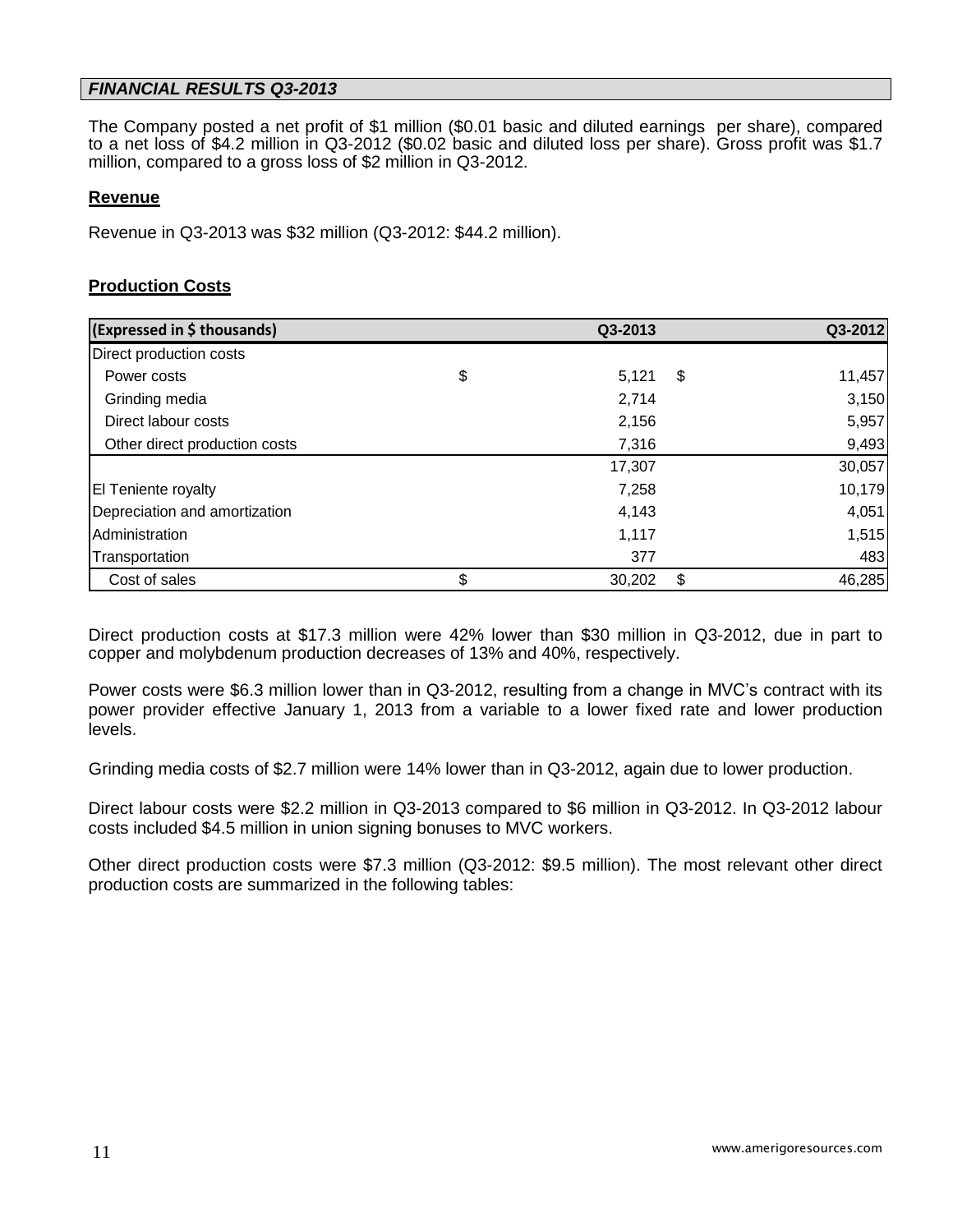| (Expressed in \$ thousands)                       | Q3-2013     |      | Q3-2012 |
|---------------------------------------------------|-------------|------|---------|
| Other direct production costs                     |             |      |         |
| Colihues extraction                               | \$<br>2,714 | - \$ | 2,548   |
| Maintenance, excluding labour                     | 1,237       |      | 1,392   |
| Molybdenum production costs, excluding labour     | 876         |      | 1,381   |
| Industrial water                                  | 431         |      | 740     |
| Copper reagents                                   | 521         |      | 684     |
| Subcontractors, support services, etc.            | 568         |      | 532     |
| Fuel and all other direct copper production costs | 210         |      | 235     |
| Lime                                              | 295         |      | 344     |
| Process & environmental control                   | 506         |      | 706     |
| Inventory adjustments                             | (42)        |      | 931     |
|                                                   | \$<br>7,316 | S    | 9,493   |

| (S/lb Cu)                                         | Q3-2013 | Q3-2012 |
|---------------------------------------------------|---------|---------|
| Other direct production costs                     |         |         |
| Colihues extraction                               | 0.27    | 0.20    |
| Maintenance, excluding labour                     | 0.11    | 0.11    |
| Molybdenum production costs, excluding labour     | 0.08    | 0.11    |
| Industrial water                                  | 0.04    | 0.06    |
| Copper reagents                                   | 0.05    | 0.05    |
| Subcontractors, support services, etc.            | 0.05    | 0.04    |
| Fuel and all other direct copper production costs | 0.02    | 0.02    |
| Lime                                              | 0.03    | 0.03    |
| Process & environmental control                   | 0.05    | 0.06    |
| Inventory adjustments                             | 0.00    | 0.07    |
|                                                   | 0.68    | 0.75    |

Total other direct production costs decreased in Q3-2013 due to lower production and the effect of inventory adjustments.

With the exception of Colihues extraction costs, and subcontractors and support services, unit other direct production costs decreased or remained the same as in Q3-2012. Cost containment measures were implemented in Q3-2013 and have started to show positive results. The Company continues to evaluate further cost reduction initiatives.

The El Teniente royalty at \$7.3 million was 29% lower than in Q3-2012, due to lower production levels and lower average metal prices. Copper royalty costs on fresh tailings are calculated using the LME average price for copper for the month of delivery of the tailings, and invoiced by El Teniente in Chilean Pesos ("CLP") using the higher of either the "Dolar Acuerdo" or the "Dolar Observado" exchange rates. The effect of using the higher Dolar Acuerdo rates in Q3-2013 resulted in \$1.3 million in increased royalty costs. From time to time the Company may enter into short term modifications to the legal structure of the royalty arrangements with El Teniente which, in the Company's view, does not change the substance of the underlying royalty arrangement.

Depreciation and amortization cost increased to \$4.1 million (Q3-2012: \$4 million).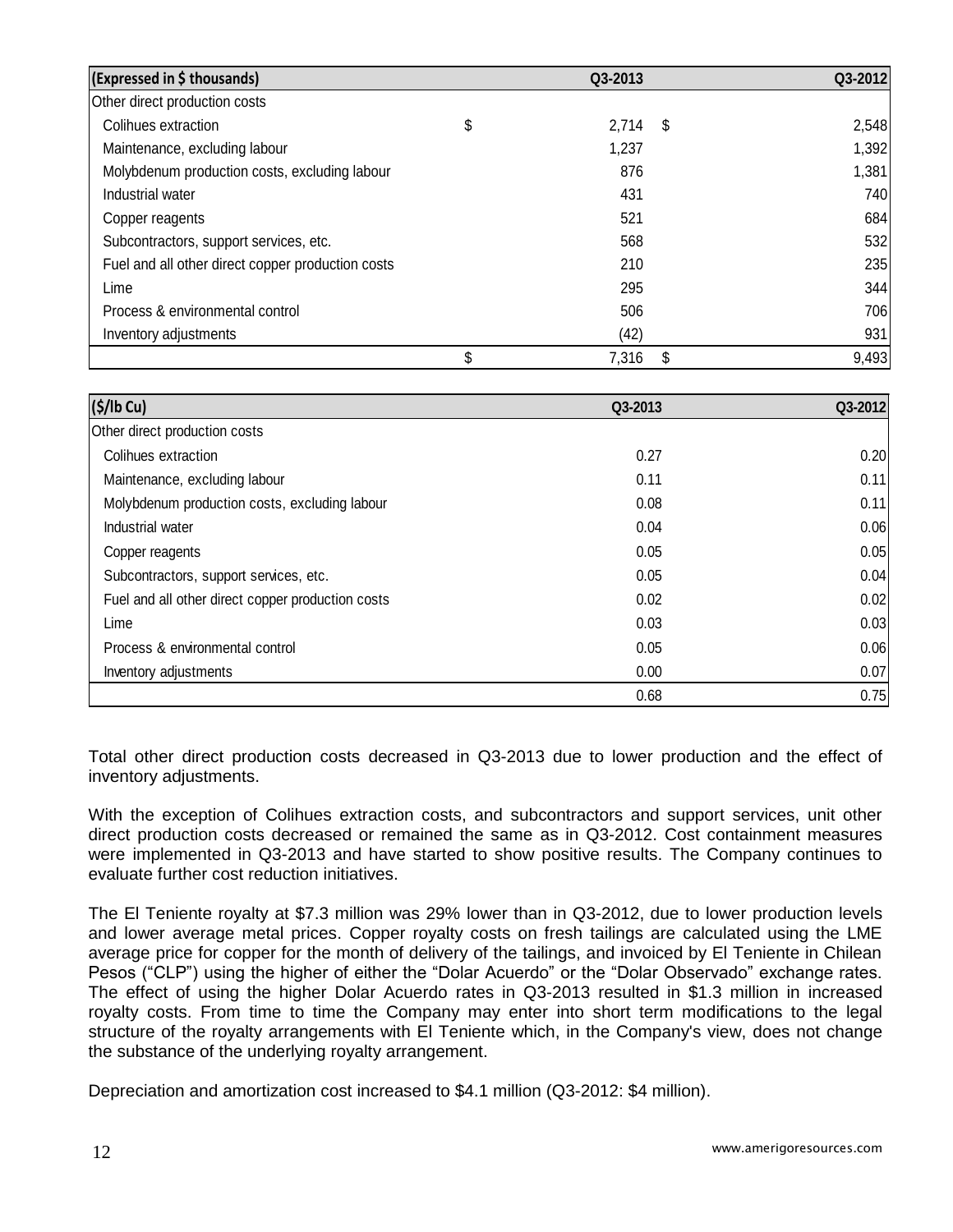Administration expenses were \$1.1 million, compared to \$1.5 million in Q3-2012. Transportation costs were \$377,000 compared to \$483,000 in Q3-2012.

### **Other expenses**

Other expenses are costs not related to MVC's production operations, and were \$233,000 compared to a gain of \$530,000 in Q3-2012, comprised of the following:

- General and administration expenses including office and general expenses of \$312,000 (Q3-2012: \$371,000), salaries, management and professional fees of \$440,000 (Q3-2012: \$516,000) and royalties to related parties of (\$32,000) (Q3-2012: \$85,000). In Q3-2012 the Company also posted share-based payments of \$ \$214,000 and a bad debt recovery of \$683,000. The cost of royalties to related parties includes actual royalty dividends to related parties (Q3-2013: \$176,000; Q3-2012: \$209,000) and changes in fair value, as the royalty is a derivative financial instrument (Q3-2013: (\$208,000); Q3-2012: (\$124,000).
- Other expenses including a foreign exchange gain of \$397,000 (Q3-2012: gain of \$900,000) and interest income and other gains of \$90,000 (Q3-2012: \$133,000). Foreign exchange gains or losses are recognized mostly in MVC and are due to fluctuations in the exchange rate of the Chilean peso (MVC's functional currency) to the US dollar, as MVC has monetary assets and/or liabilities denominated in US dollars.

#### **Finance expense**

The Company recorded a finance expense of \$166,000 (Q3-2012: \$250,000) including interest charges of \$73,000 (Q3-2012: \$198,000), asset retirement obligation accretion cost of \$93,000 (Q3-2012: \$86,000) and changes in fair value of an interest rate swap of (\$nil) (Q3-2012: (\$34,000)).

#### **Taxes**

Income tax expense was \$310,000 in Q3-2013 (Q3-2012: \$2.4 million), including an income tax recovery of \$52,000 (Q3-2012: \$2.4 million) in respect of changes to deferred income tax liabilities.

Deferred income tax results predominantly from the differences between the financial and tax carrying value of MVC's plant and equipment, calculated using Chile's corporate tax rate of 20%. Deferred tax liabilities do not represent income tax due in Chile on a current basis.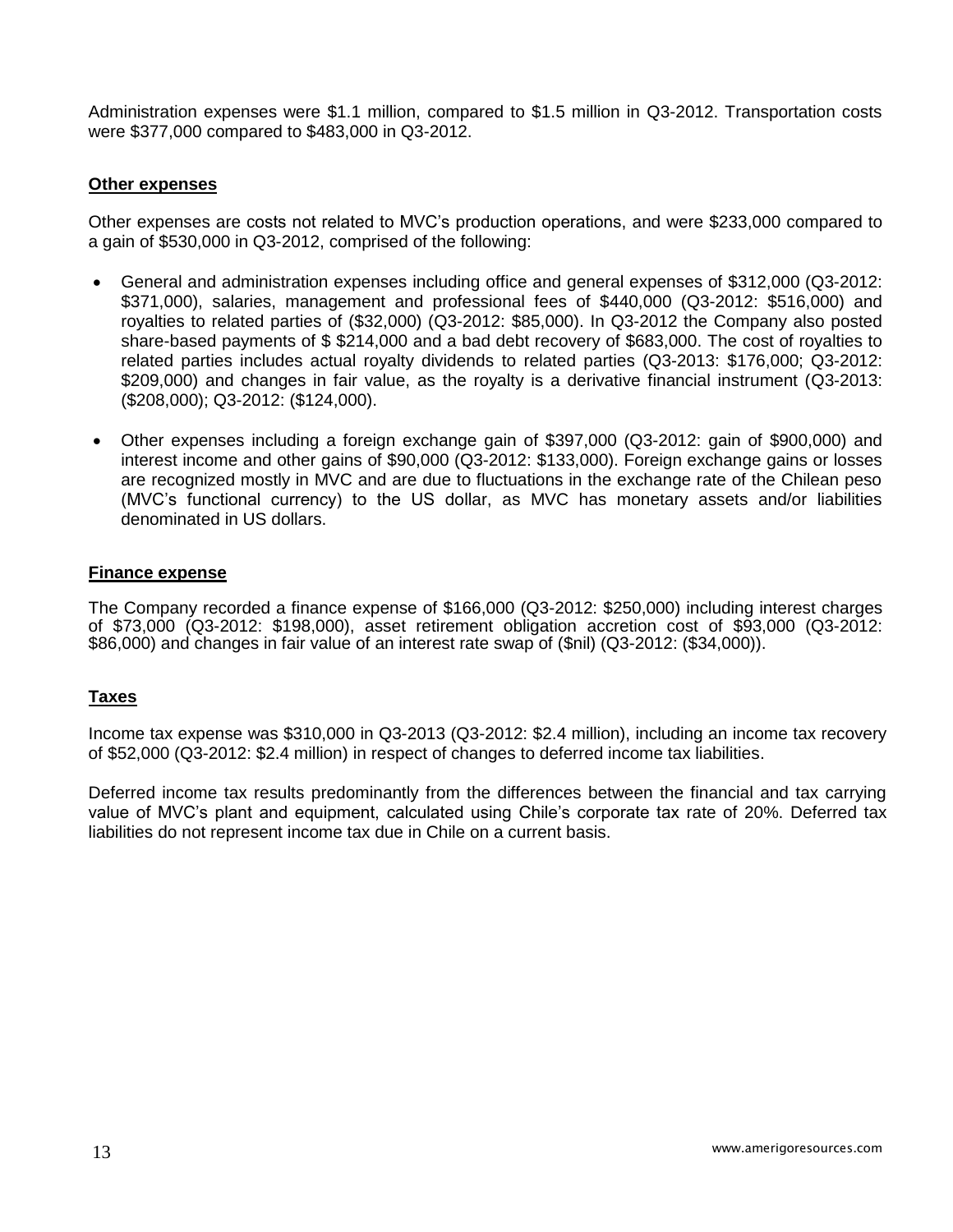# *F I N A N C I A L R E S U L T S – NINE MONTHS ENDED SEPTEMBER 30, 2013*

During YTD-2013 the Company posted a profit of \$3.4 million (\$0.02 per share), compared to a net loss of \$2.9 million (\$0.02 per share) YTD-2012.

The variance in financial performance between the two nine-month periods is attributed mainly to an increase of \$6.1 million in gross profit in YTD-2013, resulting from lower cost of sales.

Revenue in YTD-2013 was \$106.6 million, 21% lower than YTD-2012 revenue of \$134.7 million, due to lower sales volume and lower metal prices.

Cost of sales was \$99.4 million, 26% lower than in YTD-2012 (\$133.7 million) due to lower production, lower El Teniente royalties and the effect of lower contractual power costs. Cash cost and total cost in YTD-2013 were \$2.04/lb and \$3.18/lb respectively, compared to \$2.45/lb and \$3.59/lb in YTD 2012.

Other expenses increased to \$2.1 million from \$706,000 in YTD-2012, mainly from a \$1.8 million increase in foreign exchange expense caused by fluctuations in the exchange rate of the Chilean peso (MVC's functional currency) to the US dollar. This expense was mostly of an unrealized nature, as MVC has monetary assets and/or liabilities denominated in US dollars.

### *COMPARATIVE PERIODS*

The Company's financial statements are reported under IFRS issued by the IASB. The following tables provide highlights, extracted from the Company's financial statements, of quarterly results for the past eight quarters (unaudited):

|                                   |        |        | QE Sept. 30, QE June 30, QE March 31, | <b>QE Dec. 31,</b> |  |
|-----------------------------------|--------|--------|---------------------------------------|--------------------|--|
|                                   | 2013   | 2013   | 2013                                  | 2012               |  |
|                                   |        |        |                                       |                    |  |
|                                   |        |        |                                       |                    |  |
| Total revenue (thousands)         | 31,950 | 31,446 | 43,161                                | 47,017             |  |
| Net profit (loss) (thousands)     | 1,039  | (837)  | 3,238                                 | (5, 311)           |  |
| Earnings (loss) per share         | 0.01   | (0.01) | 0.02                                  | (0.03)             |  |
| Diluted earnings (loss) per share | 0.01   | (0.01) | 0.02                                  | (0.03)             |  |

|                                   |          |         | QE Sept. 30, QE June 30, QE March 31, QE Dec. 30, |                              |  |
|-----------------------------------|----------|---------|---------------------------------------------------|------------------------------|--|
|                                   | 2012     | 2012    | 2012                                              | 2011                         |  |
|                                   |          |         |                                                   | $\left  \frac{1}{2} \right $ |  |
|                                   |          |         |                                                   |                              |  |
| Total revenue (thousands)         | 44,231   | 40.013  | 50,499                                            | 40,305                       |  |
| Net (loss) profit (thousands)     | (4, 189) | (1,002) | 2,310                                             | (3,645)                      |  |
| (Loss) earnings per share         | (0.02)   | (0.01)  | 0.01                                              | (0.02)                       |  |
| Diluted (loss) earnings per share | (0.02)   | (0.01)  | 0.01                                              | (0.02)                       |  |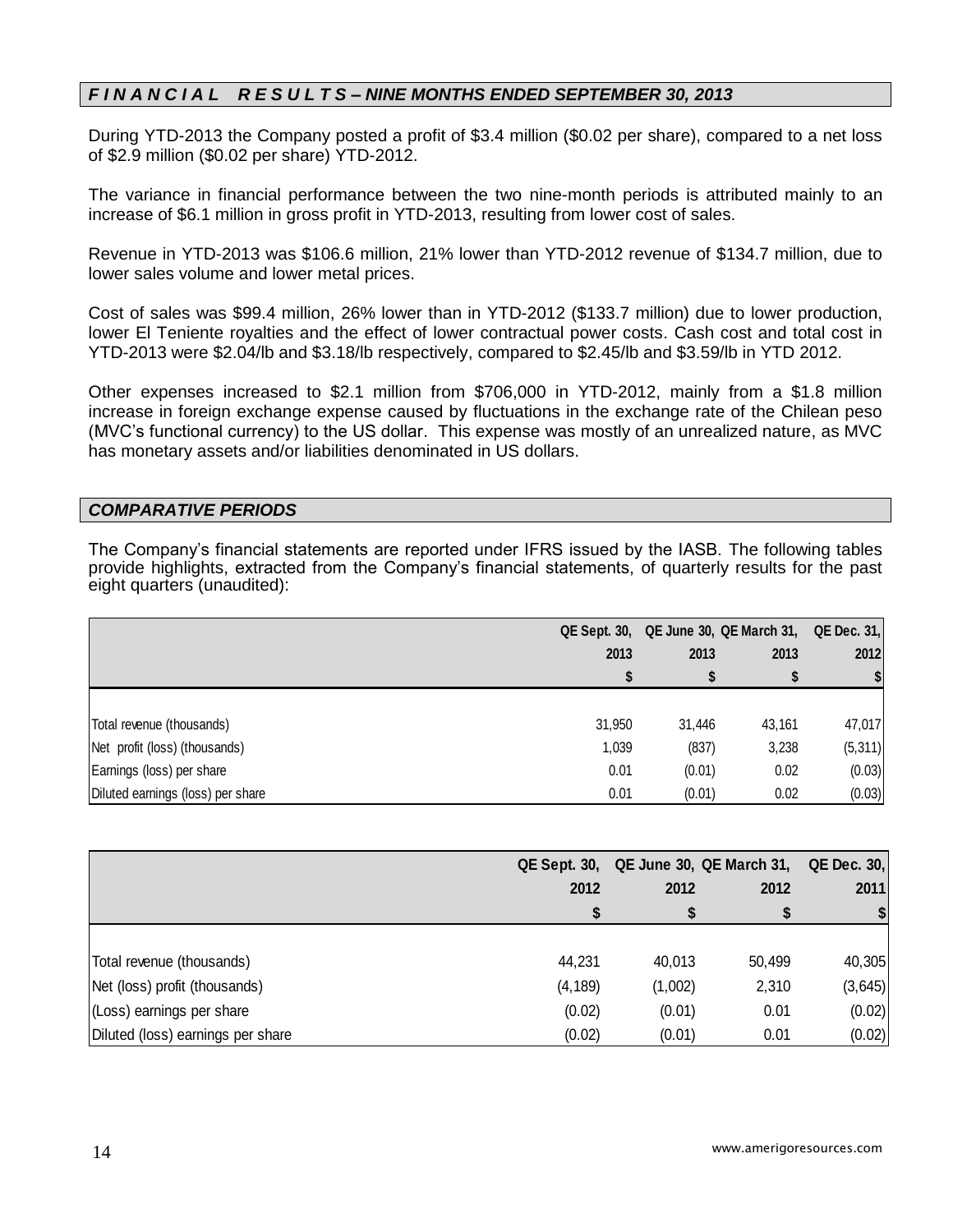Quarterly revenue variances result mostly from varying volumes of copper sales (a factor of quarterly production) and the Company's realized copper price (a factor of market price conditions). The Company's revenues are highly sensitive to these two variables, as summarized below:

|                                       | Q3-2013 | Q2-2013 | $Q1 - 2013$ | Q4-2012 | Q3-2012 | Q2-2012 | Q1-2012 | Q4-2011 |
|---------------------------------------|---------|---------|-------------|---------|---------|---------|---------|---------|
| Copper<br>sales <sup>1</sup>          | 10.86   | 9.44    | 12.48       | 13.71   | 13.02   | 10.76   | 14.08   | 12.42   |
| Company's<br>realized<br>çopper price | 3.19    | 3.40    | 3.52        | 3.52    | 3.52    | 3.74    | 3.55    | 3.40    |

 $<sup>1</sup>$  Million pounds of copper sold.</sup>

<sup>2</sup> Copper recorded price for the period before smelting and refining charges and settlement adjustments to prior quarters' sales.

Revenue was positively impacted by increases in copper production from Q4-2011 to Q1-2012. Copper sales in Q2-2012 were affected by an annual maintenance shutdown at El Teniente and MVC and by heavy rainfall, but recovered in Q3-2012 and Q4-2012. In Q1-2013, copper sales were affected by lower grades and in Q2-2013 sales volume was negatively impacted by challenging mining conditions, particularly for old tailings, and annual maintenance shutdowns. The Company implemented a change in mining plan which improved production and sales in Q3-2013, compared to Q2-2013.

In addition to revenue variances, the Company's quarterly results in the most recent eight quarters were also affected by higher or lower cost of sales:

|                                    | Q3-2013 | Q2-2013 | Q1-2013 | Q4-2012 | Q3-2012 | Q2-2012 | Q1-2012 | Q4-2011 |
|------------------------------------|---------|---------|---------|---------|---------|---------|---------|---------|
| Cost<br>sales<br>Οt                | 30,202  | 31,203  | 38,037  | 49.107  | 46.285  | 40.092  | 47.367  | 43.264  |
| Unit cost of<br>sales <sup>2</sup> | 2.74    | 3.27    | 2.96    | 3.62    | 3.64    | 3.47    | 3.41    | 3.58    |

 $\frac{1}{6}$  Thousands of dollars, includes royalties to El Teniente.

<sup>2</sup> Cost of sales over copper of pounds produced.

Cost of sales is affected by production levels, input costs (particularly power costs), royalty costs and copper prices. In Q3-2012, cost of sales was impacted by bonuses of \$4.6 million paid to MVC workers on the signing of a four-year union agreement. In Q4-2012, cost of sales was higher due to increased El Teniente royalty costs. Cost of sales decreased considerably in Q1-2013 due to the change in the Company's current power contract (as described in other sections of this MD&A), but unit cost of sales increased in Q2-2013 as a result of lower production levels. In Q3-2013 total cost of sales decreased due to cost containment initiatives and unit cost of sales were favourably impacted by lower total costs and higher production levels, compared to Q2-2013.

#### *LIQUIDITY and CAPITAL RESOURCES*

#### **Cash Flow from Operations**

The Company generated cash from operations of \$4.2 million (2¢ per share) in Q3-2013, compared to \$33.4 million (20¢ per share) in Q3-2012. Cash flow from operations in Q3-2012 was abnormally high mainly due to delays in DET invoicing resulting in six months of DET invoices outstanding at quarter end, and timing differences in payments for signing bonuses and monthly payables.

.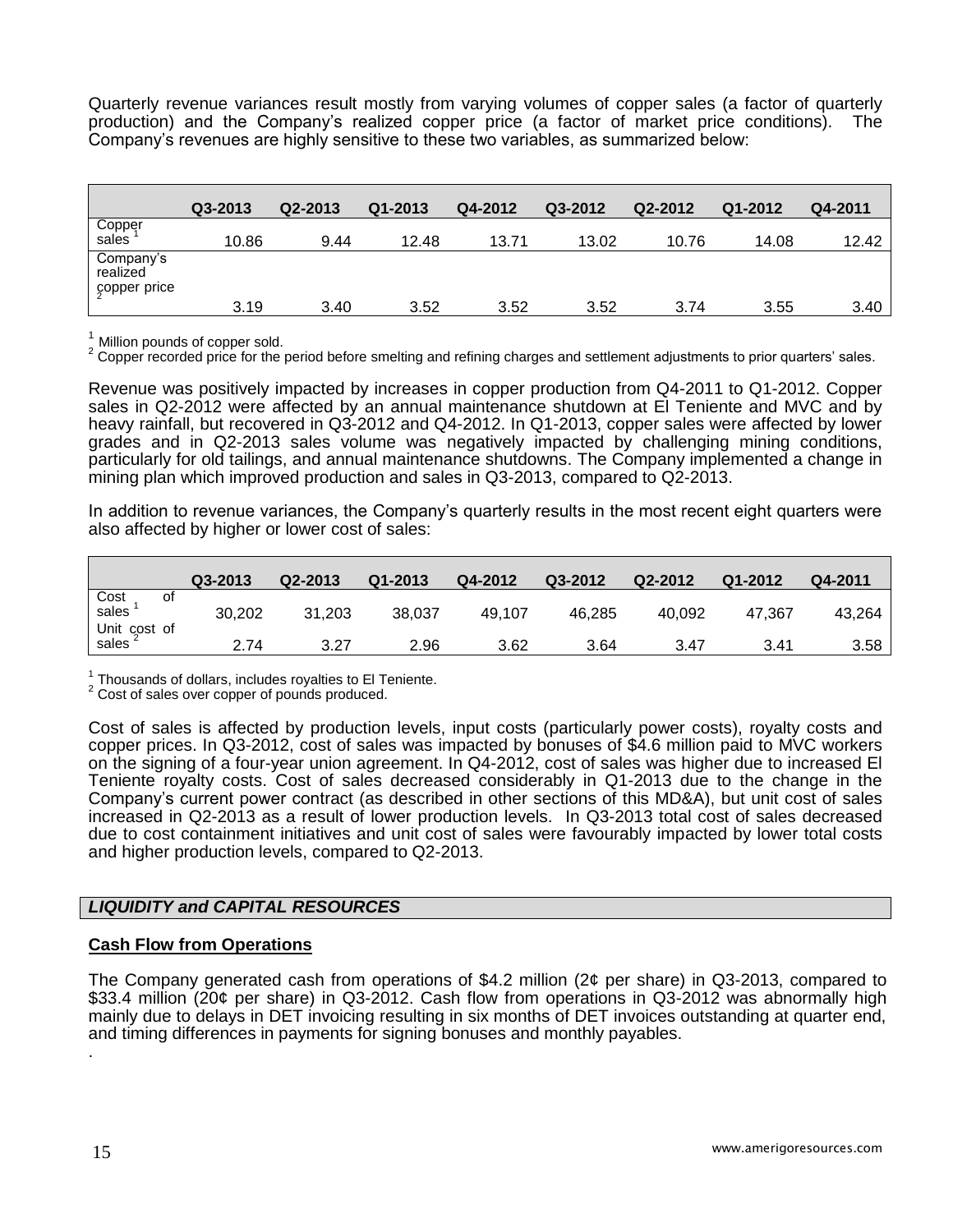Excluding the effect of changes in working capital accounts and payments of long-term employee benefits, the Company generated cash of \$4.9 million, compared to \$2.7million in Q3-2012.

### **Cash Flow from Financing Activities**

Cash used in financing activities was \$nil in Q3-2013, compared to \$1.2 million in Q3-2012 (for bank loan repayments).

In Q2-2012, Amerigo declared a semi-annual dividend of Cdn\$0.02 per share, for total dividend payments of \$3.4 million.

The lower than projected realized copper prices and production YTD have affected projected 2013 operating cash flow performance. As a result, the board of directors has decided that it is prudent not to declare dividends to the Company's shareholders in 2013.

#### **Cash Flow from Investing Activities**

In Q3-2013, the Company used cash of \$2.5 million for payments of capital expenditures, compared to \$4.6 million in Q3-2012.

In Q3-2013 MVC incurred Capex for expansion of old tailings extraction capacity, and on engineering and permitting for the Cauquenes project.

#### **Liquidity and Financial Position**

The Company's cash and cash equivalents of \$5.4 million at September 30, 2013 were lower than \$9.3 million at December 31, 2012, but the Company had working capital of \$3.9 million at September 30, 2013 compared to a working capital deficiency of \$4.9 million at December 31, 2012.

At September 30, 2013, the Company had no outstanding bank debt.

In July 2011, MVC entered into an agreement with a Chilean bank to secure a revolving working capital line of credit for up to \$20 million or its equivalent in CLP (the "Line of Credit"). The Line of Credit has a term to July 4, 2014. For borrowings in CLP, this loan provides for interest at a variable rate of the Chilean Tasa Activa Bancaria ("TAB") plus an applicable margin, and for borrowings in US dollars provides for interest at a variable rate of LIBOR-30 days plus applicable margin. Current borrowing rates would be 0.585% per month on CLP draws and 0.1442% per month on US dollar draws. The Line of Credit contains covenants requiring MVC to meet minimum quarterly equity, debt to equity and maximum debt ratios. MVC was in compliance with these covenants at September 30, 2013. No funds have been drawn on this line of credit.

Management believes the Company will be able to meet its operational obligations as they come due for at least the next 12 months.

The Company operates in a cyclical industry where levels of cash flow have historically been correlated to market prices for commodities. Despite these short-term liquidity challenges, MVC is a valuable longlife asset. El Teniente, the source of MVC's feed material, is the world's largest underground copper mine with remaining ore reserves expected to last decades. MVC's current contract with El Teniente runs to 2021. See *Cauquenes Expansion.*

The Company's long-term liabilities (severance provisions, long-term portion of royalties to related parties measured at fair value, asset retirement obligation and deferred income tax liability) at September 30, 2013 were \$30.6 million (December 31, 2012: \$32.5 million).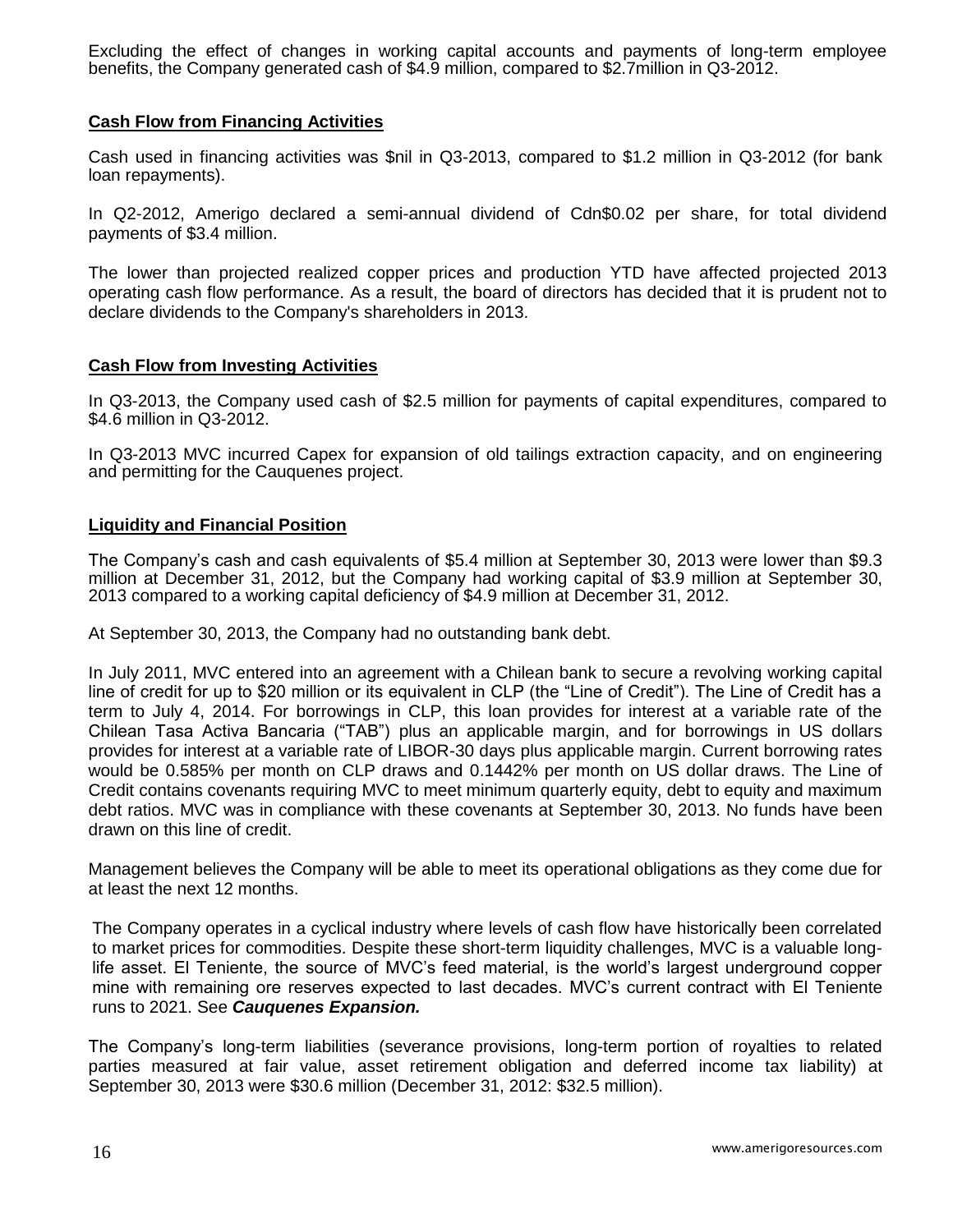# **Impairment Analysis**

As at September 30, 2013, management of the Company determined that the decline in the Company's share price constituted an impairment indicator, and completed an impairment assessment for MVC that included a determination of fair value less costs to sell.

Key assumptions incorporated in the impairment model included the following:

- Copper prices (\$/lb): 2013: \$3.30; 2014: \$3.19: 2015: \$3.20; 2016: \$3.08: 2017 to 2037: \$2.95
- Power costs (excluding benefit from self-generation): From 2013 to 2017 costs are per contractual estimates (2013: \$0.0920/kWh, 2014: \$0.1039/kWh, 2015: \$0.1069/kWh, 2016: \$0.1093/kWh, 2017: \$0.1112/kWh). From 2018 to 2037: estimated at \$0.1200/kWh
- Operating costs based on historical costs incurred and estimated forecasts
- Production volume and recoveries as indicated in MVC's mining plan from 2013 to 2037, including processing of fresh tailings and old tailings from the Colihues and Cauquenes deposits
- Extension of the existing contracts with El Teniente to 2037
- Discount rate: 9% after tax

Management's impairment evaluation did not result in the identification of an impairment loss as of September 30, 2013. Although management believes the estimates applied in these impairment assessments are reasonable, such estimates are subject to significant uncertainties and judgments. Sensitivities to changes in estimated operating costs, particularly estimated power costs beyond MVC's current power contracts, delays in finalizing the definitive Cauquenes agreements and increases to estimated expansion capital costs could trigger an impairment which could be material.

#### **Investments**

At September 30, 2013, Candente Copper Corp. ("Candente Copper"), a company listed on the TSX, had a closing share price of Cdn\$0.245 and the fair value of the Company's approximately 5% investment in Candente Copper was \$1.5 million. During the nine months ended September 30, 2013, the Company recorded other comprehensive loss of \$755,000 (nine months ended September 30, 2012: other comprehensive loss of \$2.6 million) for the changes in fair value of this investment.

At September 30, 2013, Los Andes Copper Ltd. ("Los Andes"), a Company listed on the TSX Venture Exchange, had a closing share price of Cdn\$0.21, and the fair value of the Company's approximately 5% investment in Los Andes was \$1.6 million. During the nine months ended September 30, 2013, the Company recorded other comprehensive income of \$61,000 (nine months ended September 30, 2012: other comprehensive loss of \$75,000) for the changes in the fair value of this investment.

Management wrote off the Company's investment in Candente Gold Corp. on June 30, 2013, recording other comprehensive loss of \$260,000 in the process. During the nine months ended September 30, 2012, the Company recorded other comprehensive loss of \$104,000 for the changes in the fair value of this investment.

Management wrote-off the Company's investment in Cobriza Metals Corp. on June 30, 2013, recording other comprehensive loss of \$71,000 in the process. During the nine months ended September 30, 2012, the Company recorded other comprehensive loss of \$59,000 for the changes in the fair value of this investment.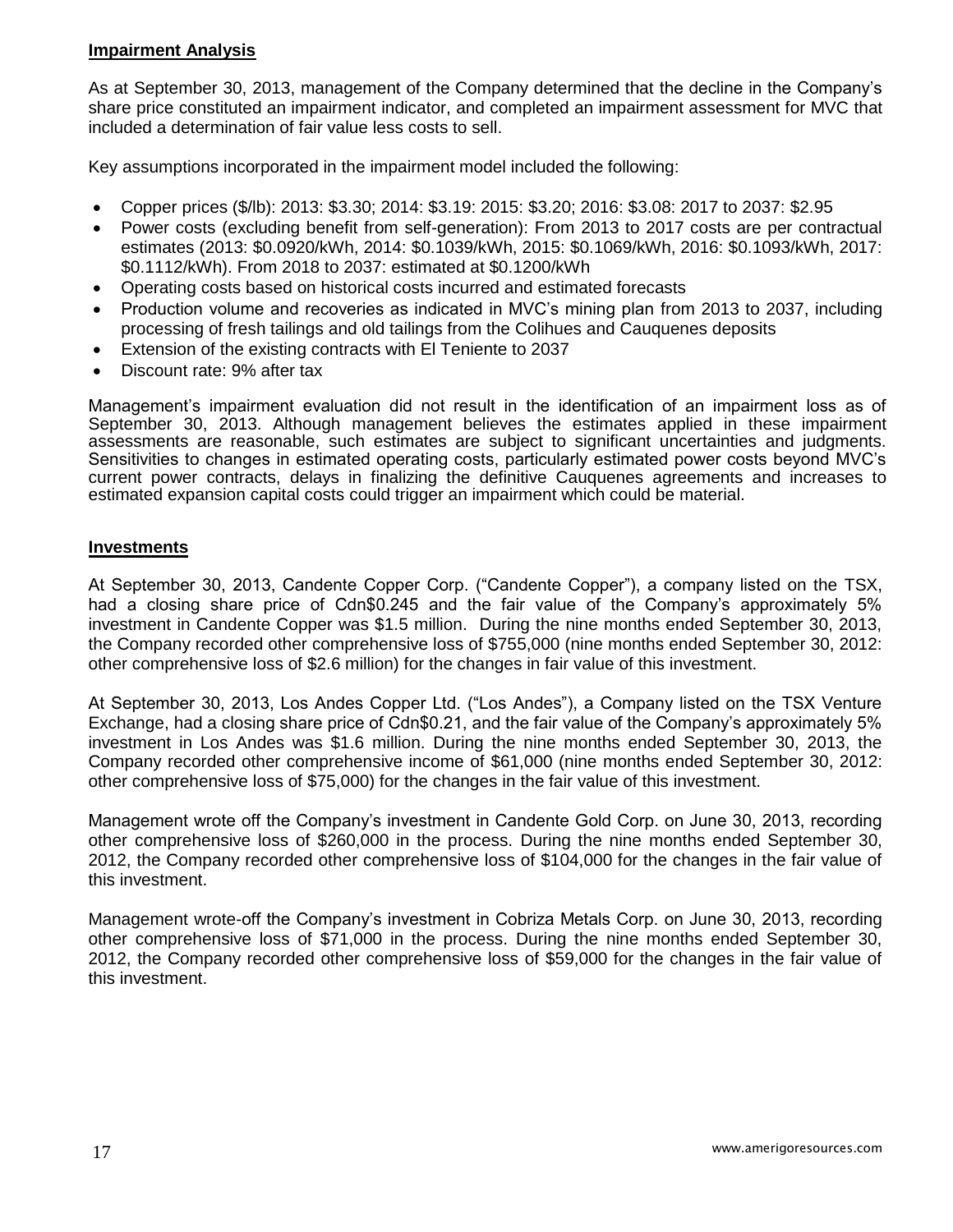#### *CAUQUENES EXPANSION*

In Q3-2013, the Company received official notice that the board of directors of Codelco has approved the major terms of a proposed agreement between DET and MVC. Once signed, MVC would obtain the rights to process the historic tailings in the Cauquenes deposit located near MVC's plant and the fresh tailings contract would be extended to 2037. The Company anticipates receiving final environmental and regulatory approval for the project before December 31, 2013, during which time the Company and El Teniente continue together to finalize the details of the formal agreement.

In accordance with the terms of the approved agreement, copper production from Cauquenes will be subject to a sliding scale royalty for LME prices from \$1.95 to \$5.50/lb, with a base rate of 16% that will vary with the copper price. It is anticipated that there will be an adjustment mechanism in the formal agreement for prices outside of the LME price range for the Cauquenes royalty. The fresh tailings royalty will also be changed to a sliding scale and modified to remove punitive "dolar acuerdo - dolar observado" exchange rate provisions. The base rate for the fresh tailings royalty will be 13.5%, and the threshold increased from \$0.80/lb to \$1.95/lb, the same minimum level as that for the Cauquenes royalty. The minimum price level for paying royalties is based on MVC's operating costs, including depreciation and financing costs, and will be adjusted to MVC's actual costs one year after Cauquenes is in full production. The parties will meet and review the cost and royalty structure if and when MVC's cost structure changes significantly. The formal agreement is expected to contain provisions allowing Codelco to purchase MVC's operations at certain predetermined times based on their future net present value.

In October 2013, Minera Valle Central executed a project financing mandate agreement (the "Mandate Agreement") with BBVA Chile and BBVA Securities Inc. (collectively "BBVA") for the financing of the Cauquenes expansion, which sets out an exclusive arrangement with BBVA describing the activities needed to arrange a loan facility (the "Loan Facility") BBVA has agreed to seek credit approval to provide up to 50% of the amount of the Loan Facility, and to act as mandated lead arranger and fronting hedge bank.

Total estimated cost of the Cauquenes Expansion is \$140 million, to be financed by a combination of funding from the Loan Facility and internal cash flow. The Mandate Agreement contemplates the completion of technical, environmental, market, insurance, fiscal and legal due diligence and is subject to customary representations, warranties and conditions precedent, including agreement on final terms and conditions and requisite documentation for the loan, completion of due diligence and procurement of credit approvals. Indicated terms of the Loan Facility and a value added tax facility have been received and are expected to be finalized on completion of the bank's due diligence which is underway.

### *OTHER MD&A REQUIREMENTS*

#### **Transactions with Related Parties**

a) Non-controlling interests

Amerigo holds its interest in MVC through Amerigo International Holdings Corp. ("Amerigo International").

Amerigo International is wholly-owned by Amerigo except for certain outstanding Class A shares which are owned indirectly by Amerigo's Chairman and CEO, an associate of the Chairman and CEO, a former director of Amerigo and an associate of that former director. The Class A shares were issued as part of a tax-efficient structure for the payment of the royalty (the "Royalty") granted in exchange for the transfer to the Company of an option to purchase MVC.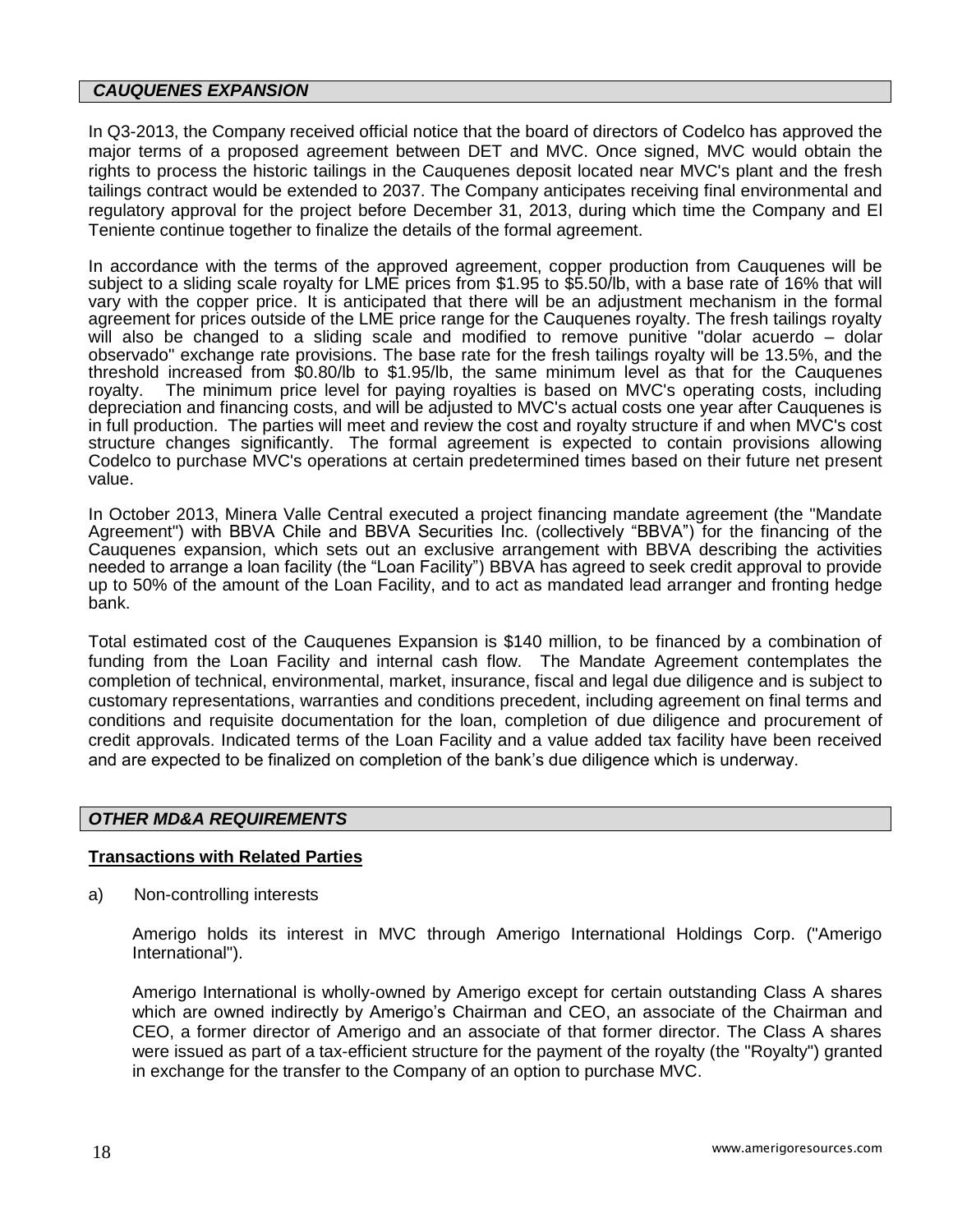In accordance with the articles of Amerigo International, the holders of the Class A shares are not entitled to any dividend or to other participation in the profits of Amerigo International, except for a total royalty dividend, if declared by the directors of Amerigo International, in an amount equal to the amount of the Royalty.

The Royalty is calculated as follows:

- \$0.01 for each pound of copper equivalent produced from El Teniente tailings by MVC or any successor entity to MVC if the price of copper is under \$0.80, or
- \$0.015 for each pound of copper equivalent produced from El Teniente tailings by MVC or any successor entity to MVC if the price of copper is \$0.80 or more.

The Royalty is a derivative financial instrument. This liability is measured at fair value, with changes in fair value recorded in profit for the period. The fair value of the liability at September 30, 2013 was \$5.2 million (December 31, 2012: \$6 million), with a current portion of \$688,000 (December 31, 2012: \$731,000) and a long-term portion of \$4.6 million (2012: \$5.3 million).

The Royalty is paid as a royalty dividend on the Class A shares of Amerigo International. During the nine months ended September 30, 2013, royalties totaling \$536,000 were paid or accrued to the Amerigo International Class A shareholders (2012: \$621,000). At September 30, 2013, \$60,000 of this amount remained outstanding (December 31, 2012: \$71,000).

b) Directors' fees and remuneration to officers

During the nine months ended September 30, 2013, the Company paid or accrued \$671,000 in salaries and fees to companies associated with certain directors and officers of Amerigo (2012: \$606,000).

Management fees are paid to the below noted companies owned by executive officers and directors, as follows:

- Zeitler Holdings Corp. Controlled by Dr. Klaus Zeitler, Chairman and CEO of Amerigo
- Michael J. Kuta Law Corporation Controlled by Michael Kuta, General Counsel and Corporate Secretary of Amerigo.
- Delphis Financial Strategies Inc. Controlled by Aurora Davidson, CFO of Amerigo

In the same period, Amerigo paid or accrued \$196,000 in directors' fees to independent directors (Q3-2012: \$188,000). In Amerigo's consolidated financial statements directors' fees and remuneration to officers are categorized as salaries, management and professional fees. At September 30, 2013, an aggregate amount of \$131,000 was due to directors and officers for directors' fees and reimbursement of expenses (2012: \$3,000). These transactions were in the ordinary course of business and measured at the exchange amounts agreed to by the parties.

In the nine months ended September 30, 2013, no options were granted to directors and officers of the Company (2012: 3.4 million options).

c) As of September 30, 2013 one of Amerigo's officers acted as an officer and another as a director of Nikos Explorations Ltd., a company over which Amerigo exercises significant influence.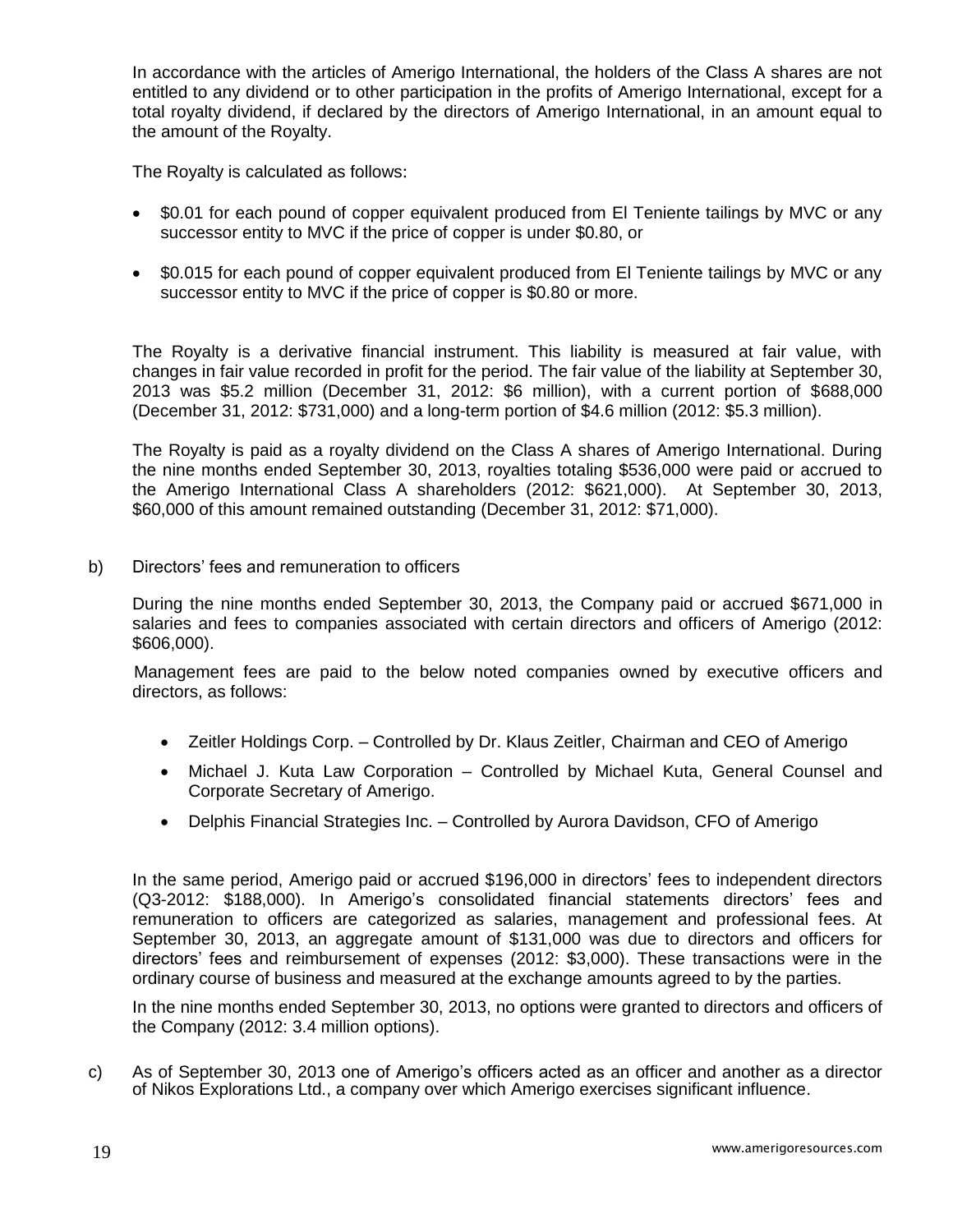d) As of September 30, 2013 two of Amerigo's officers acted as officers and one of Amerigo's directors acted as a director of Los Andes Copper Ltd., a company in which Amerigo holds an investment.

#### **Critical Accounting Estimates**

Estimates and judgments are continually evaluated and are based on historical experience and other factors, including expectations of future events that are believed to be reasonable under the circumstances.

In preparing these condensed consolidated interim financial statements, the Company makes estimates and assumptions concerning the future. The resulting accounting estimates will, by definition, seldom equal the related actual results. The estimates and assumptions that have a significant risk of causing a material adjustment to the carrying amounts of assets and liabilities within the next financial year are addressed below.

#### a) Useful Life of Assets

As at September 30, 2013, the contract with El Teniente has been estimated to terminate as of December 31, 2021, the date of termination of the fresh tailings contract. As all of MVC's assets are used to process both fresh and old tailings, the useful lives of MVC's assets have been determined based on their estimated economic life, not to exceed December 31, 2021. It is anticipated that the remaining life of this contract may change in future due to the changes in MVC's contractual arrangements with Codelco referred to in *Cauquenes Expansion*, above.

#### b) Asset Retirement Obligation ("ARO")

The Company assesses its provision for ARO and fair values the liability at the end of each reporting quarter, using the current risk-free discount rates. The ARO results from the obligation to remove property and equipment upon the termination of the El Teniente contract and from environmental regulations set by Chilean authorities. AROs include costs related to MVC's plant and equipment. The ARO is a critical accounting estimate for the Company. There are significant uncertainties related to the ARO and the impact on the financial statements could be material. The eventual timing and costs of the ARO could differ from current estimates. The main factors that could cause expected ARO cash flows to change include changes to laws and legislation and the addition of new plant and equipment. At September 30, 2013, the future value of the provision for ARO was determined using an estimated annual inflation rate of 3.5%, a risk premium estimated at 7% and discounted at the risk-free rate of 5.25%. The Company anticipates the ARO may change once the contractual arrangements for the Cauquenes expansion are finalized.

#### c) Exploration and Evaluation Assets

The application of the Company's accounting policy for exploration and evaluation expenditures requires judgment in determining whether economic benefits are likely to arise from future processing operations. The deferral policy requires management to make certain estimates and assumptions about future events or circumstances, in particular whether an economically viable processing operation can be established. Estimates and assumptions made may change if new information becomes available. If, after expenditures are capitalized, information becomes available suggesting that the recovery of expenditures is unlikely, the amount capitalized is written off in the statement of comprehensive income in the period when the new information becomes available.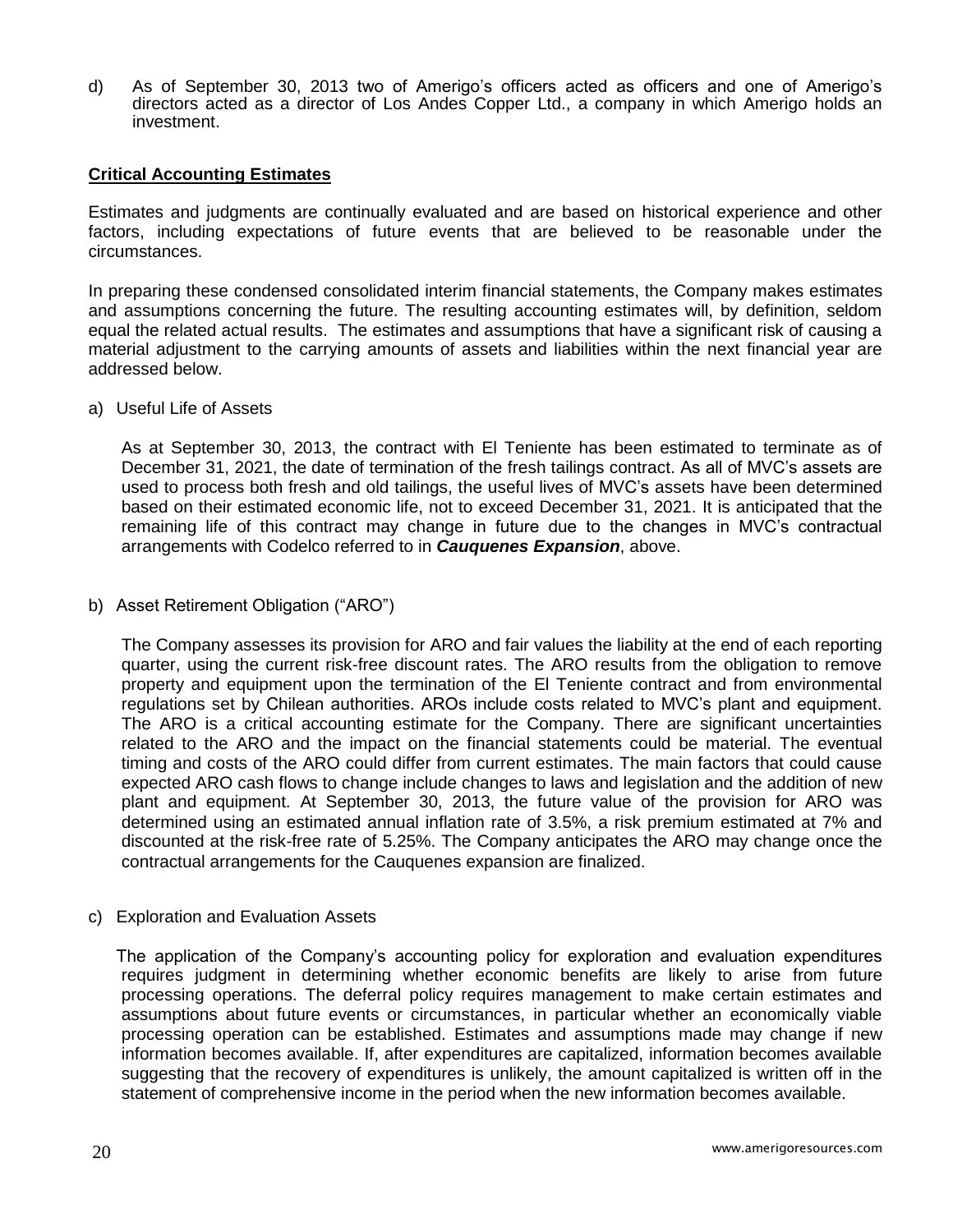### d) MVC Mine Plan Estimates

MVC mine plant estimates quantify the amount of copper and molybdenum concentrates that can be produced by MVC under its agreements with El Teniente. The production estimate is prepared by members of MVC management. Changes in production estimates may impact the property, plant and equipment impairment analysis, amortization of intangible assets and valuation of royalties to related parties.

### e) Severance Provisions

MVC has a future obligation with its workers for statutory severance payments based on their employee contracts and/or Chilean labour law at the term of the current contract with El Teniente in 2021. This obligation has been recorded as a liability at present value in the Company's consolidated statement of financial position. The value of the severance provision is evaluated on an annual basis or as new information becomes available on the expected amounts and timing of cash flows required to discharge the liability. The increase or decrease over time in the present value of the liability is recorded each period in cost of sales. The Company anticipates the severance provision may change once the contractual arrangements for the Cauquenes expansion are finalized.

### **Internal Controls over Financial Reporting ("ICFR")**

Management is responsible for establishing and maintaining adequate ICFR. Any system of ICFR, no matter how well designed, has inherent limitations. Therefore, even those systems determined to be effective can provide only reasonable assurance with respect to financial statement preparation and presentation. There were no material changes in the Company's ICFR during the quarter ended September 30, 2013.

### **Other**

As of November 6, 2013, Amerigo has outstanding 172,290,344 common shares and 11,265,000 options (exercisable at prices ranging from Cdn\$0.31 to Cdn\$1.32 per share).

Additional information, including the company's most recent Annual Information Form, is available on SEDAR at [www.sedar.com.](http://www.sedar.com/)

### **Cautionary Statement on Forward Looking Information**

This MD&A contains certain forward-looking information and statements as defined in applicable securities laws (collectively referred to as "forward-looking statements"). These statements relate to future events or our future performance. All statements other than statements of historical fact are forward-looking statements. The use of any of the words "anticipate", "plan", "continue", "estimate", "expect", "may", "will", "project", "predict", "potential", "should", "believe" and similar expressions is intended to identify forward-looking statements. These statements involve known and unknown risks, uncertainties and other factors that may cause actual results or events to differ materially from those anticipated in such forward-looking statements. These statements speak only as of the date of this MD&A. These forward-looking statements include but are not limited to, statements concerning: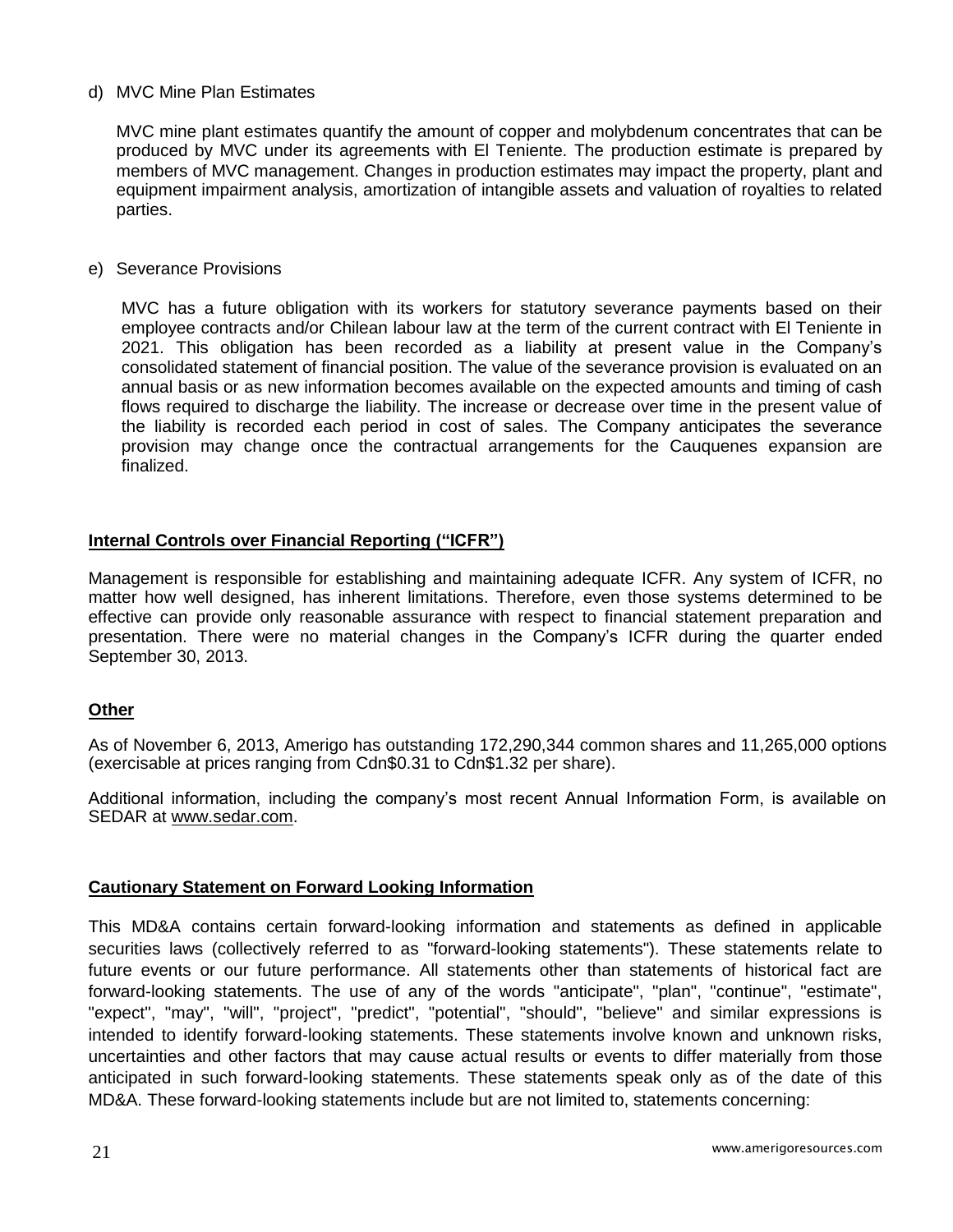- forecast production and operating costs;
- our strategies and objectives;
- our estimates of the availability of tailings and the quantity and quality of our mine plan estimates;
- prices and price volatility for copper and other commodities and of materials we use in our operations;
- the demand for and supply of copper and other commodities and materials that we produce, sell and use;
- sensitivity of our financial results and share price to changes in commodity prices;
- our financial resources;
- interest and other expenses:
- domestic and foreign laws affecting our operations;
- our tax position and the tax rates applicable to us;
- decisions regarding the timing and costs of construction and production with respect to, and the issuance of, the necessary permits and other authorizations required for our expansion projects, including the expansion for the Cauquenes tailings deposit;
- the production capacity of our operations, our planned production levels and future production;
- potential impact of production and transportation disruptions;
- our planned capital expenditures and estimates of asset retirement obligations and other costs related to environmental protection;
- our future capital and production costs, including the costs and potential impact of complying with existing and proposed environmental laws and regulations in the operation and closure of our operations;
- our financial and operating objectives;
- our environmental, health and safety initiatives;
- the outcome of legal proceedings and other disputes in which we may be involved;
- the outcome of negotiations concerning treatment charges and royalties;
- our dividend policy; and
- general business and economic conditions.

Inherent in forward-looking statements are risks and uncertainties beyond our ability to predict or control, including risks that may affect our operating or capital plans; risks generally encountered in the permitting and development of mineral projects such as unusual or unexpected geological formations, unanticipated metallurgical difficulties, delays associated with permit appeals, ground control problems, adverse weather conditions, process upsets and equipment malfunctions; risks associated with labour disturbances and availability of skilled labour and management; fluctuations in the market prices of our principal commodities, which are cyclical and subject to substantial price fluctuations; risks created through competition for mining projects and properties; risks associated with lack of access to markets; risks associated with availability of tailings and mine plan estimates; risks posed by fluctuations in exchange rates and interest rates, as well as general economic conditions; risks associated with environmental compliance and changes in environmental legislation and regulation; risks associated with our dependence on third parties for the provision of critical services; risks associated with non-performance by